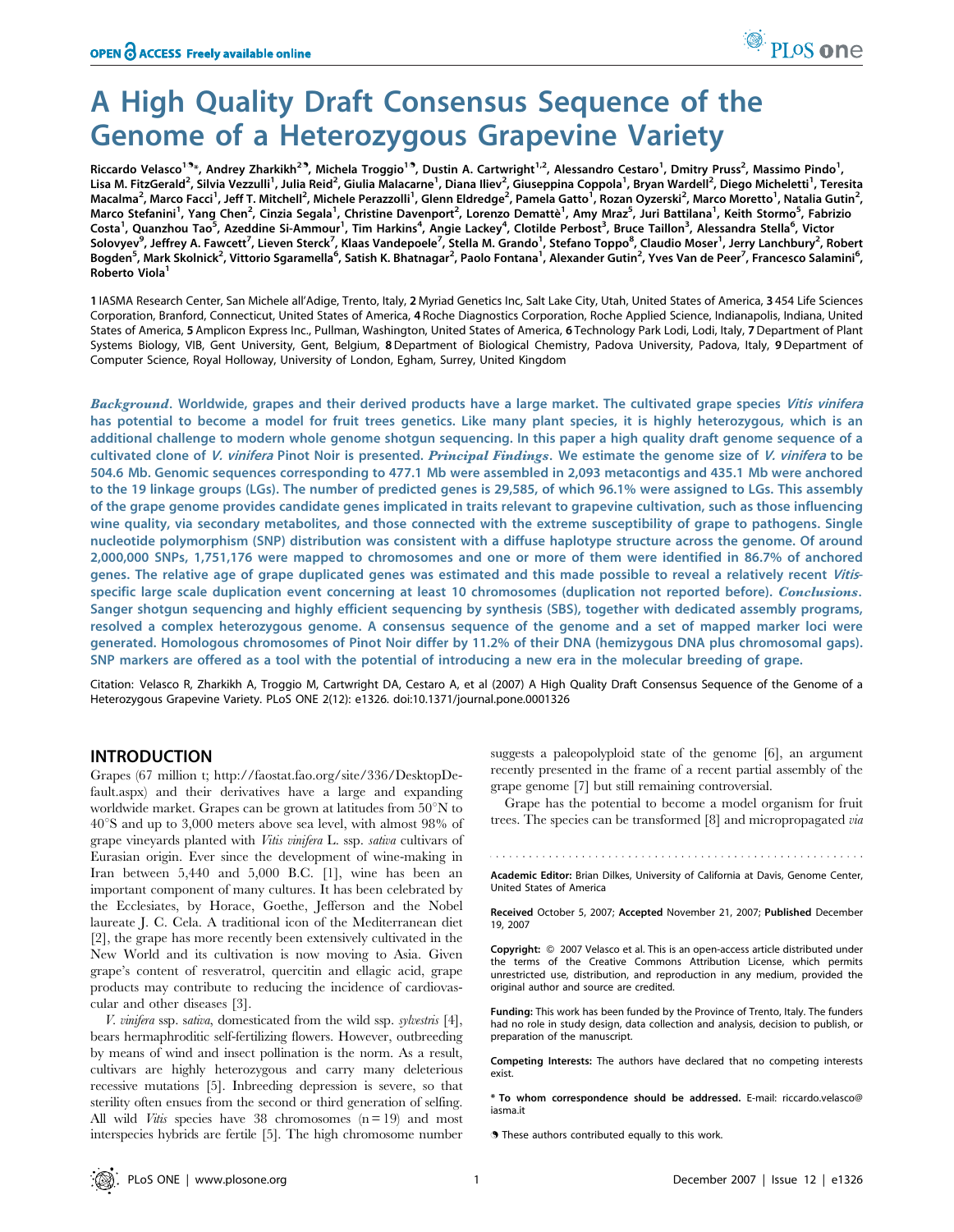somatic embryogenesis [9]. Compared to other perennials, the genome size is relatively small, 475 Mb [10], similar to rice  $(0<sub>ryza</sub>)$ sativa, 430 Mb; [11]), barrel medic (Medicago truncatula, 500 Mb, http://medicago.org/) and black cottonwood poplar (Populus trichocarpa, 465 Mb; [12]).

In this paper we report a high-quality draft sequence of the grapevine genome. The genome is derived from the Pinot Noir clone ENTAV 115, a variety grown in a range of soils for the production of red and sparkling wines. The sequence provides information on the overall organization, gene content and structural components of the DNA of the 19 LGs of V. vinifera. The Sanger sequencing method was used to generate 6.5X coverage of the genome. This has been integrated with sequence reads generated by a scalable, highly parallel sequencing by synthesis (SBS) method with throughput significantly greater than capillary electrophoresis. The 4.2X coverage provided by SBS was crucial in identifying polymorphic sites and in closing most of the gaps between DNA contigs. This is the first project which utilizes both the longer Sanger and shorter SBS methods to determine the sequence of a large eukaryotic genome.

# RESULTS AND DISCUSSION

# Sequencing and assembly

The DNA of *V. vinifera* was extracted from young shoots and sequenced and assembled using the whole genome shotgun (WGS) method. Two techniques were adopted: the Sanger dye primer sequencing of paired reads [13] and 454 (SBS) of unpaired reads [14], which provided 6.5X and 4.2X genome coverage respectively (see Materials and Methods).

In order to develop criteria for assembly, a preliminary experiment was conducted to assess heterozygosity: it was found to correspond to approximately 1 SNP per 0.1 Kb and 1 in/del per 0.45 Kb (see Text S1). The assembly program [11] was accordingly modified to accept a specified level of mismatches in overlapping sequences (details in Materials and Methods and in Text S1). The program also incorporated information on clone size, which ranged from 2 to 130 Kb (Table S1).

The assembly started with unique sequences and progressively included sequences with a higher degree of repetitiveness. To avoid merging repeats into a single genomic sequence, the overlapping unique sequence contigs were merged if the rate of polymorphism did not exceed 2% and if the resulting sequence coverage of the overlap did not exceed 150% of the average coverage (see Text S1). These criteria were modified so that contigs with many supporting links were merged. In most cases, this procedure produced a correct assembly.

Applying the procedure to about 6.6 M reads from Sanger sequencing, 90.6% of which represented paired clone ends, 211,374 initial seed contigs of unique sequences were generated. By using long clone links with non-repetitive clone ends, seed contigs were ordered into metacontigs (ordered assembly of contigs, referred to as supercontigs or scaffolds in other publications). After the sequences were merged into 120,000 contigs, data were combined with 4.2 genome-equivalents of SBS data. This helped to identify polymorphic sites and closed 25% of the remaining gaps between contigs. After removal of 10,847 contigs composed only of tandemly repeated sequences and disposal of 7,003 contigs shorter than 1,000 bp, the iterative assembly produced 58,611 contigs (Figure S1 and Table S2) corresponding to 530.9 Mb of genomic DNA. 44,179 of the 58,611 contigs were assembled into 2,093 metacontigs and the remaining 14,432 contigs were singletons. The final assembled sequences are deposited at the EMBL/Genbank/DDBJ databases

(accession numbers: AM423240-AM489403, data released 2006- 12-19). Metacontig data are available at http://genomics.research. iasma.it. The removed contigs represented mostly centromeric and rRNA gene sequences. Based on their read coverage, their sizes were estimated as 14.5 Mb and 16.3 Mb, respectively.

Cultivated V. vinifera is highly heterozygous. As a result, many of the resulting contigs were consensus sequences derived from an alignment of the two haplotypes. The set of Pinot Noir chromosome pairs included a considerable number of haplotypespecific gaps (sequences present in one haplotype but not in the other; on this issue see also the 'Pinot Noir genome structure and evolution' section). The total length of the 1,042,174 identified gaps corresponded to 48.9 Mb. In some chromosomal regions, the two alternative haplotypes were too different for the algorithm employed during assembly to combine them into a single contig. Such separated contigs corresponded to the hemizygous DNA (22,061 contigs with the total length of 65.1 Mb). The total size of the genome represented by different homologous chromosomes can be estimated as twice the length of the sequences represented by the two haplotypes merged into a consensus  $(416.8 \times 2 =$ 833.6 Mb), plus the sequence length represented by hemizygous DNA and gaps, respectively 65.1 and 48.9 Mb. After including the centromeric and rRNA regions  $(14.5 \times 2 + 16.3 \times 2 = 61.6$  Mb), the size of the diploid genome was subsequently estimated to be 1,009.2 Mb, which gives an average 504.6 Mb per haploid genome (Table 1).

A region of 403,443 bp (preliminary experiment; see Text S1) was used to monitor the correctness of the assembly. Thirty four of the 37 contigs which mapped to the preliminary experiment sequence belonged to the metacontig assembled from the full genome sequence and were in the correct order. The remaining three contigs were not included because they contained repetitive clone links. Twenty two of the 36 boundaries between adjacent contigs were overlapping but not aligned due to large heterozygous inserts. The remaining 14 contig pairs corresponded to gaps: nine short gaps between 52 and 354 bp and five gaps larger than 500 bp. The largest gap (2.4 Kb) contained tandem repeats. Most of the gaps were associated to heterozygous inserts of repetitive elements. The total gap size, 8,067 bp, corresponded to about 2% of the region considered.

# Metacontig integration into the genetic map

The next phase of the assembly involved positioning metacontigs in the genome using a genetic map developed at the Istituto

Table 1. Number and sizes of assembled sequences in Mb. .........................................................

|                                  | <b>Number</b> | <b>Total length</b><br>(Mb) | Contribution to the<br>genome size (Mb) |  |  |
|----------------------------------|---------------|-----------------------------|-----------------------------------------|--|--|
| Contigs with<br>polymorphisms    | 36,550        | 465.7                       |                                         |  |  |
| Heterozygous gaps                |               | 48.9                        | 24.5 <sup>1</sup>                       |  |  |
| Non-gap sequences                |               | 416.8                       | 416.8                                   |  |  |
| Contigs without<br>polymorphisms | 22.061        | 65.1                        | 32.5 <sup>1</sup>                       |  |  |
| Centromeric regions              |               | 14.5                        | 14.5                                    |  |  |
| rRNA clusters                    |               | 16.3                        | 16.3                                    |  |  |
| Total                            | 58,611        |                             | 504.6                                   |  |  |

<sup>1</sup>Gaps and hemizygous DNA represent regions which belong to only one of the two homologous pairs of Pinot Noir. Therefore, averaging them in the overall genome sequence is equivalent to reducing their total size by one half. doi:10.1371/journal.pone.0001326.t001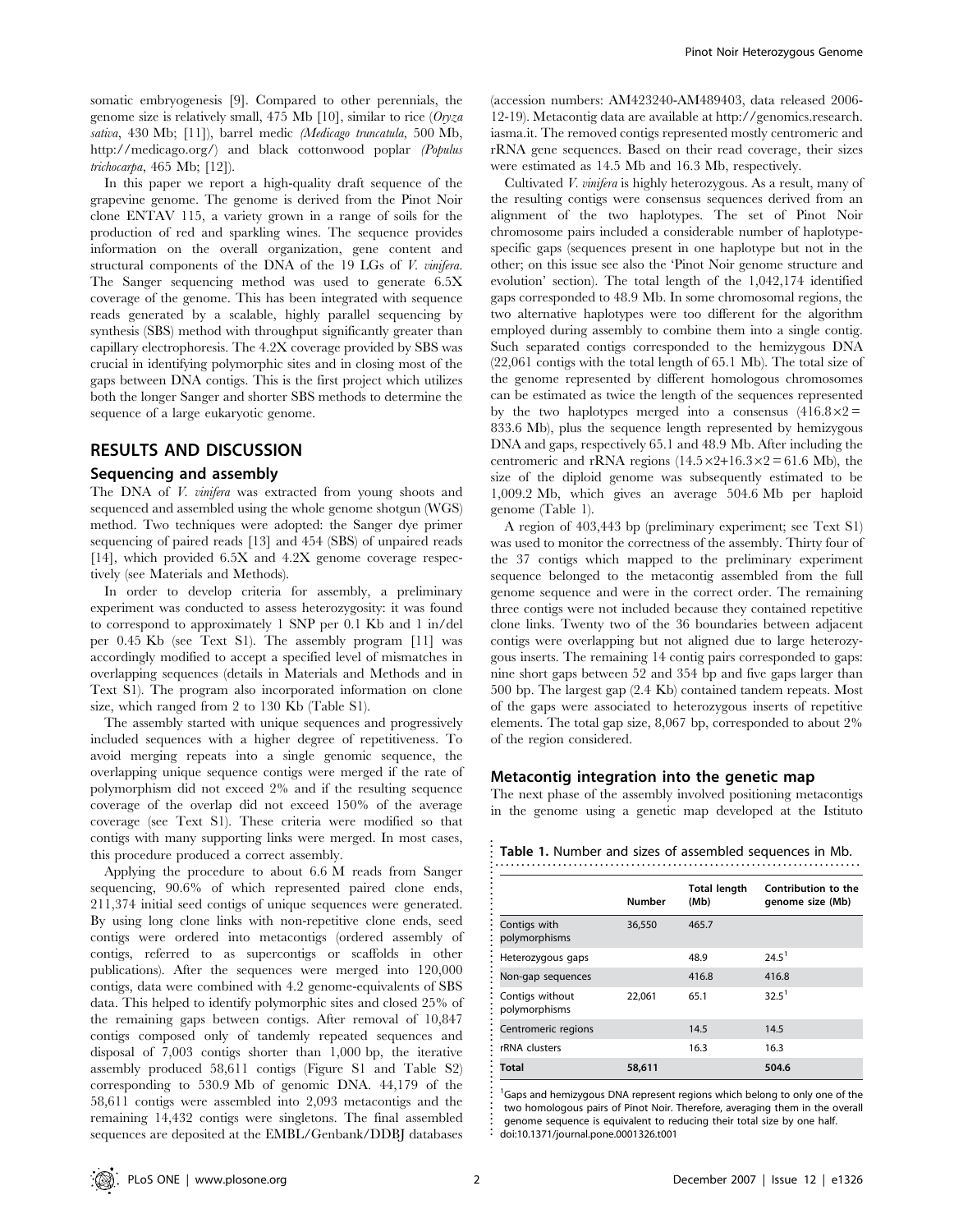Agrario di San Michele all'Adige (IASMA). Genetic mapping was based on 94 individuals derived from a  $F_1$  Syrah X Pinot Noir cross where the latter was the pollen donor. The map contained 1,006 markers [15], which were used both to anchor BAC contigs to a physical map (http://genomics.research.iasma.it) and to order metacontigs along linkage groups (LGs).

A set of 799 additional SNP markers was developed based on polymorphic sites identified in contigs and was used to anchor and orient metacontigs to LGs. This genetic map included 1,767 molecular markers arranged in 19 LGs covering 1,276 cM (Figure S2; http://genomics.research.iasma.it). The SNP-based markers were also helpful in merging the adjacent metacontigs not previously merged because of repetitive or low-quality links between them.

Integration of the DNA sequence and genetic map of LG4 is shown in Figure 1 (other LGs are in Figure S2). Table 2 summarizes the state of metacontig anchoring to the genetic map. The 2,093 metacontigs covered 477.1 Mb of genomic DNA. Of these, 435.1 Mb were anchored to the 19 LGs and 81.1% of these were oriented by two or more genetic markers (see Text S1). The smallest LG is covered by 26 metacontigs, the largest by 21 metacontigs. The order of markers established by meiotic recombination-based methods was almost co-linear with the metacontigs. In total, 82% of the genomic sequence was mapped to LGs. Most of the unmapped sequences were contained in 1,696 short metacontigs and singleton contigs with multiple tandem repetitive sequences. The assembly of metacontigs and facilitation of their placement on the genome using a genetic map avoided issues related to physical mapping.

#### Gene annotation and gene content

Five quality levels were adopted for transcript assignment (see Materials and Methods): i) transcripts confirmed by tentative consensus sequences (TCs) and gene predictions (8,110); ii) transcripts confirmed by TCs aligned to the genome (8,160) and among transcripts not confirmed by TC; iii) the retained transcripts predicted at the exon level by different methods (4,028); iv) transcripts which were positive in gene prediction methods with differences at the exon level but with correct gene boundaries (308); v) transcripts which were found by different methods with contrasting results: only genes encoding proteins with significant similarities to known proteins were accepted (8,979). In total 29,585 genes were predicted. Grape gene content is comparable to Arabidopsis (26,819) and markedly different compared with rice (41,046) and poplar (45,555) genomes.

Gene annotation followed a consensus approach. More than 79% of the genes predicted for the grape genome were annotated. Conserved putative grape genes were searched by the BLAST program with rice, poplar and Arabidopsis as references. A decision tree was implemented and used to carry this out. Sets of gene clusters with different levels of similarities among species as well as unique and putative species-specific genes were built. Using strict rules for homology determination, the subset of grape specific genes amounted to 16,859 (Figure 2).

Functional classification of the predicted genes was carried out by an automatic procedure. The manually revised final classification (Figure S3) shows the functional classes and their percentage in the gene set. Putative grape-specific genes were not characterized by a particular annotation profile or by relative abundance in the functional classes. A slight numerical difference in favour of grape was noted for genes related to lignin biosynthesis and to berry specific pectins. These metabolic pathways are less significant in Arabidopsis and poplar respectively. Genes relative to disease resistance and wine quality are discussed in further detail below.



Figure 1. *V. vinifera* genomic metacontigs anchored to the LGs. *V.* vinifera genomic metacontigs (yellow bars) positioned along LG 4 of the Syrah x Pinot Noir genetic map. The map was assembled according to Cartwright et al. [113]. On the left are marker names and positions, in centimorgans, from Troggio et al. [15] (http://genomics.research.iasma.it). Most metacontigs were anchored to the map using markers with unique sequence locations: SSRs, BAC-end sequences and SNP-based markers derived from either ESTs or assembled sequences of the two haplotypes of the Pinot Noir genome. Metacontigs without bridge markers were anchored based on their association to other metacontigs (details in Materials and Methods). Approximate size in Kb of each metacontig is indicated on the right. Gaps separating metacontigs are of undefined size. doi:10.1371/journal.pone.0001326.g001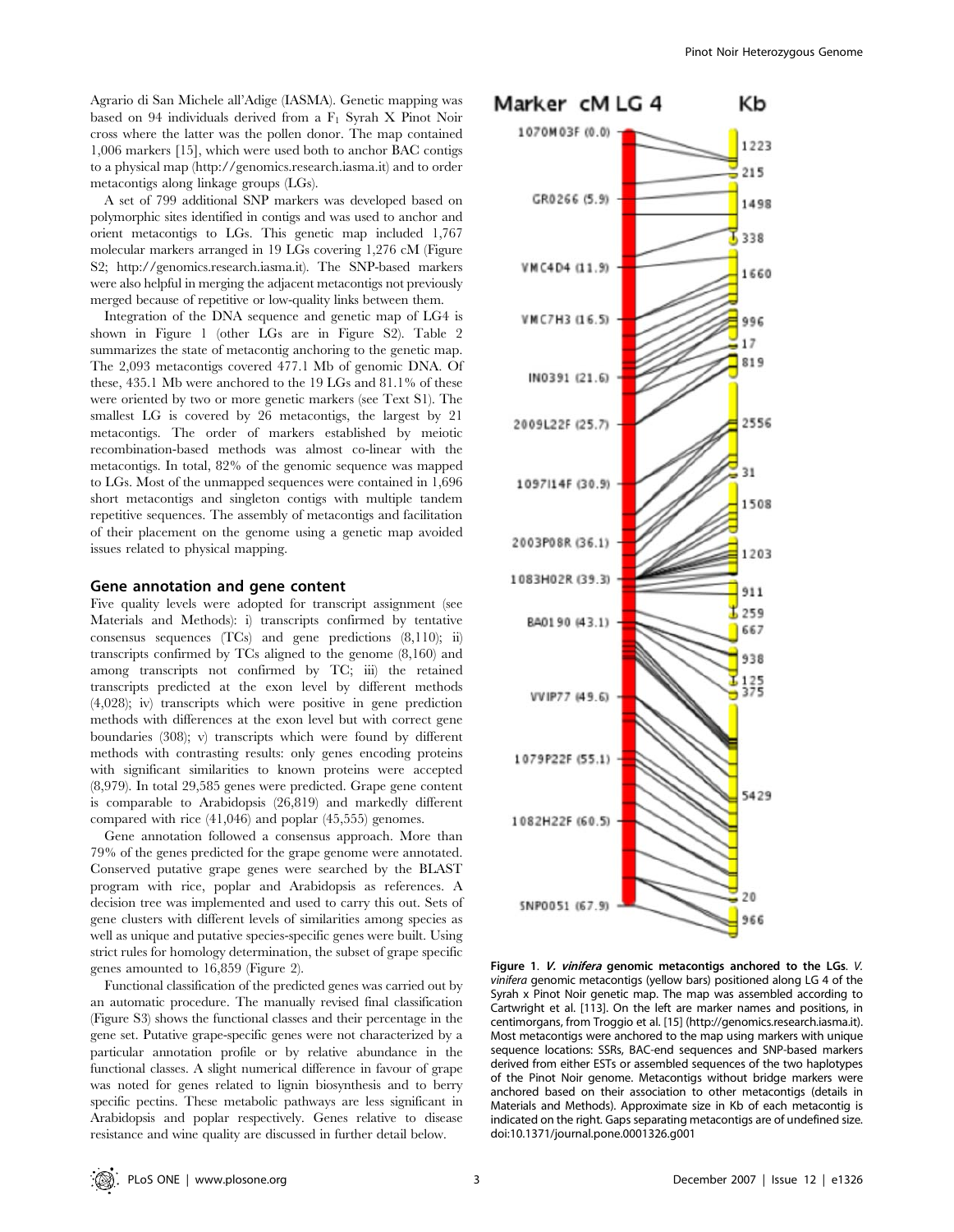| Linkage<br>group | Anchoring<br>markers<br>(no.)                                                                                                                                                                                                                                                                                                                                                                                                                                                                           | сM          | Metacontig<br>(no.) | Size<br>(Kb) | Contigs<br>(no.) | SNP/Kb<br>(no.) |
|------------------|---------------------------------------------------------------------------------------------------------------------------------------------------------------------------------------------------------------------------------------------------------------------------------------------------------------------------------------------------------------------------------------------------------------------------------------------------------------------------------------------------------|-------------|---------------------|--------------|------------------|-----------------|
| $\mathbf{1}$     | 79                                                                                                                                                                                                                                                                                                                                                                                                                                                                                                      | 78.1        | 14                  | 26,109       | 2,222            | 3.9             |
| 2                | 75                                                                                                                                                                                                                                                                                                                                                                                                                                                                                                      | 52.3        | 21                  | 18,582       | 1,676            | 4.3             |
| 3                | 49                                                                                                                                                                                                                                                                                                                                                                                                                                                                                                      | 49.5        | 19                  | 18,967       | 1,522            | 3.4             |
| 4                | 71                                                                                                                                                                                                                                                                                                                                                                                                                                                                                                      | 67.9        | 21                  | 25,533       | 2,097            | 3.9             |
| 5                | 62                                                                                                                                                                                                                                                                                                                                                                                                                                                                                                      | 67.0        | 16                  | 21,708       | 1,672            | 3.5             |
| 6                | 74                                                                                                                                                                                                                                                                                                                                                                                                                                                                                                      | 75.6        | 10                  | 20,950       | 1,833            | 4.4             |
| 7                | 92                                                                                                                                                                                                                                                                                                                                                                                                                                                                                                      | 94.7        | 19                  | 32,087       | 2,812            | 4.1             |
| 8                | 98                                                                                                                                                                                                                                                                                                                                                                                                                                                                                                      | 75.9        | 26                  | 27,023       | 2,418            | 4.5             |
| 9                | 52                                                                                                                                                                                                                                                                                                                                                                                                                                                                                                      | 53.9        | 20                  | 18,263       | 1,795            | 3.7             |
| 10               | 73                                                                                                                                                                                                                                                                                                                                                                                                                                                                                                      | 81.5        | 18                  | 24,862       | 2,321            | 4.6             |
| 11               | 62                                                                                                                                                                                                                                                                                                                                                                                                                                                                                                      | 67.7        | 23                  | 18,722       | 1,719            | 4.4             |
| 12               | 71                                                                                                                                                                                                                                                                                                                                                                                                                                                                                                      | 70.2        | 22                  | 20,676       | 1,839            | 4.2             |
| 13               | 86                                                                                                                                                                                                                                                                                                                                                                                                                                                                                                      | 71.9        | 26                  | 26,447       | 2,373            | 4.2             |
| 14               | 60                                                                                                                                                                                                                                                                                                                                                                                                                                                                                                      | 62.1        | 20                  | 22,360       | 1,394            | 2.9             |
| 15               | 55                                                                                                                                                                                                                                                                                                                                                                                                                                                                                                      | 48.3        | 26                  | 18,867       | 1,857            | 4.0             |
| 16               | 63                                                                                                                                                                                                                                                                                                                                                                                                                                                                                                      | 52.5        | 27                  | 21,046       | 2,449            | 4.4             |
| 17               | 52                                                                                                                                                                                                                                                                                                                                                                                                                                                                                                      | 62.5        | 15                  | 17,344       | 1,452            | 4.3             |
| 18               | 104                                                                                                                                                                                                                                                                                                                                                                                                                                                                                                     | 95.1        | 21                  | 31,342       | 2,436            | 4.0             |
| 19               | 78                                                                                                                                                                                                                                                                                                                                                                                                                                                                                                      | 51.5        | 33                  | 24,260       | 2,023            | 3.5             |
| <b>Total</b>     | 1,356                                                                                                                                                                                                                                                                                                                                                                                                                                                                                                   | 1,278.2 397 |                     | 435,146      | 37,910           | 4.0             |
|                  | The genetic map is an extension of the map of Troggio et al. [15] and contains<br>1,767 markers. Metacontigs were assigned to the 19 LGs of grape based on the<br>localization of DNA sequences underlying the markers present in the genetic<br>map. LGs are numbered according to the International Grapevine Genome<br>Program (www.vitaceae.org; [128]). Average SNP frequency in metacontigs<br>anchored to 19 LGs of V. vinifera are listed for each LG.<br>doi:10.1371/journal.pone.0001326.t002 |             |                     |              |                  |                 |

doi:10.1371/journal.pone.0001326.t002



Figure 2. Comparison of four plant genomes based on gene homology. All genes were compared each other as all-vs-all similarity searches using BLAST. Genes predicted for poplar, Arabidopsis and rice are respectively from www.genome.jgi-psf.org; www.arabidopsis.org; www.tigr.org. Grape gene estimates have been carried out on 58,611 assembled contigs. Genes of similar length with over 60% of similarity alignments at protein level were considered homologous using BLOSUM62 matrix [123]. The frequencies of sequences shared among species are reported on the right.

doi:10.1371/journal.pone.0001326.g002

#### Disease resistance genes

Resistance to parasites in plants is controlled by the non-host and gene-for-gene pathways [16]. The non-host type was discovered only recently [17,18]. The gene-to-gene pathway is frequently present in cultivated plants displaying dominant resistance genes, responsible for the initiation of signal transduction leading to deployment of defense mechanisms [19]. The majority of R proteins contain a nucleotide binding site (NBS) and a carboxyterminal leucine-rich repeat (LRR) domain. The NBS is part of a conserved domain acting as a molecular switch for the signal transduction. The LRR is credited with recognition specificity akin to an antibody-like detector of pathogen effectors [20]. At the Nterminus NBS-LRR proteins carry either the coiled coil (CC) domain or a domain homologous to the Toll/Interleukin-1 Receptor (TIR, [21]), allowing classification of NBS genes into two groups, the CC-NBS-LRR, present in all angiosperms, and the TIR-NBS-LRR, specific to dicotyledonous species [22].

Based on resistance domain analyses, the grape genome was found to contain 341 NBS genes (Figure 3 and Table S3), whereas 207 were found in Arabidopsis [21] and 398 in poplar [12]. The 233 NBS genes which contain the LRR domain can be grouped in 5 major clades (1 to 5 in Figure 3A). The clades were comprised of CC-NBS-LRR, the dictot-specific TIR-NBS-LRR and their truncated structures as follows: (1) mainly TIR-NBS-LRR; (2) and (3) mainly CC-NBS-LRR; (4) mainly NBS-LRR; and (5) CC-NBS-LRR. The CC-NBS-LRR group included 84 genes in grape, 51 in Arabidopsis and 119 in poplar, while the TIR-NBS-LRR group included 37 genes in grape, 64 in poplar and 83 in Arabidopsis. In addition, the grape NBS gene family included 5 truncated TIR-NBS genes, 112 truncated NBS-LRR genes and 103 genes characterized only by the NBS domain (Table S3).

Besides NBS genes, the grape genome contains several signalling components of plant disease response which are encoded by genes EDS1, PAD4, COI1, MPK4, JAR1, ETR1 and NDR1, known to be recruited by resistance gene products (Table S3). The NPR1 gene, a regulator of the systemic acquired response to pathogens [23], is present in one copy in grape and in Arabidopsis, but has five copies in poplar. Likewise, RAR1 and EIN2 are present in single copies in the grape genome.

Genes encoding the pathogenesis-related proteins (PRs, [24]) include nine copies of PR-1, eight of PR-2, five of PR-3, one copy of PDF1, one of PDF2, and several copies of PR5 and protease inhibitor-like genes (Figure 3B and Table S3).

In addition, the grape genome contains eight genes similar to the MLO gene for mildew resistance in barley, compared to the 15 MLO-like genes known for Arabidopsis [25]. MLO proteins belong to a large family of seven-transmembrane domain proteins specific to plants, encoded by genes homologous to barley MLO [25]. MLO recessive alleles confer an effective resistance against mildew pathogens. Furthermore, the powdery mildew non-host resistancerelated genes PEN1, PEN2 and PEN3 [17,18] were found in 5, 5 and 10 copies, respectively.

In grape, the disease-related genes represent a significant part of the genome. In spite of this, many grape varieties, including Pinot Noir, are susceptible to several fungi, such as grey mould (Botrytis cinerea), downy mildew [26] and powdery mildew [27], which have to be kept under control by heavy fungicide treatments. The failure to mount an effective defense response is probably due to a defective pathogen recognition. It is known that NBS-LRR genes are undergoing diversifying selection [28], e.g., variation in the sequence of the Arabidopsis gene RPS2 shows a signature consistent with pathogen-stimulated selection [29]. Moreover, the extent of variation in the activity of NBS-LRR genes may have been affected by balancing selection [30–33]. Grape alleles of the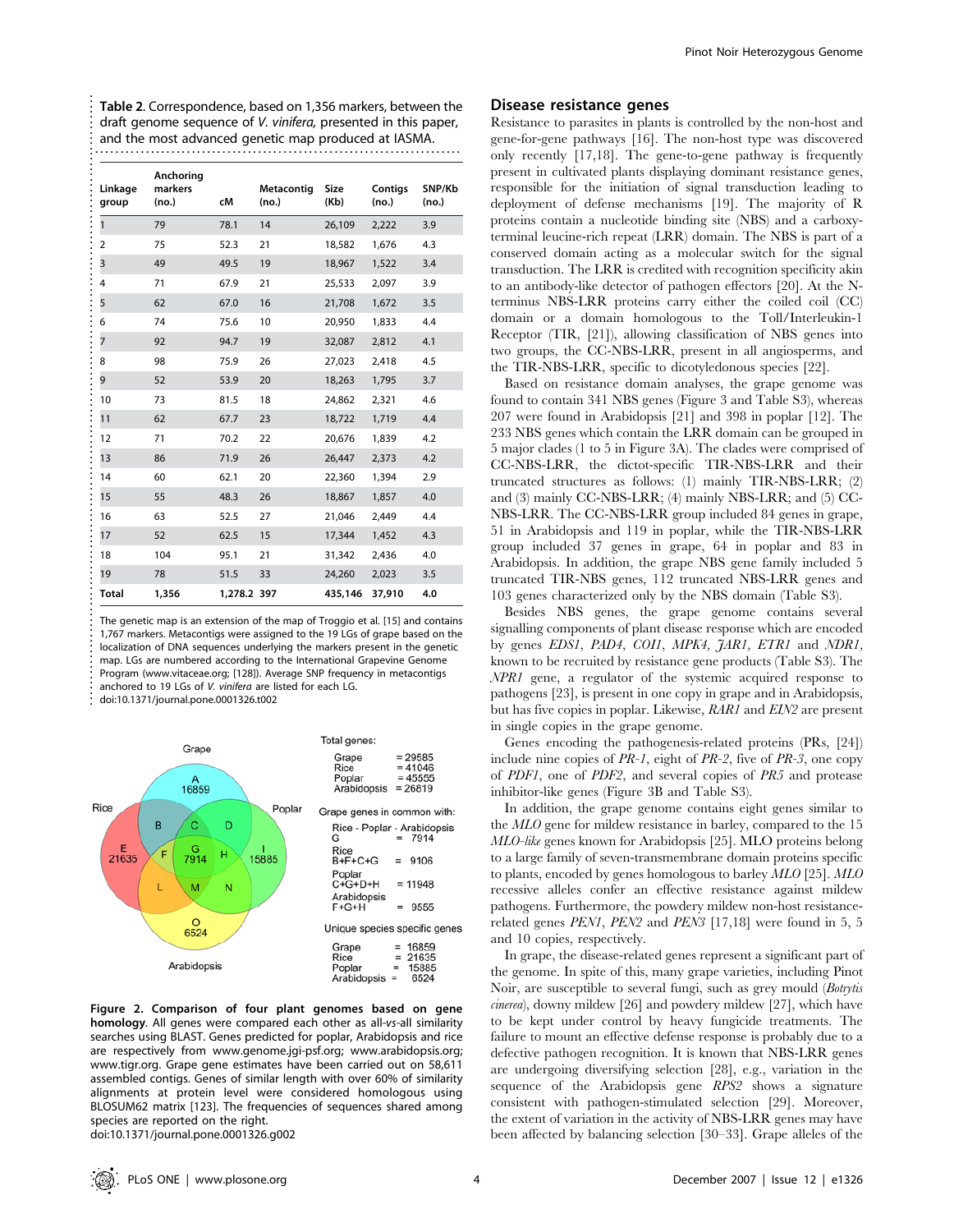

Figure 3. Chromosomal organization of disease resistance genes of V. vinifera. A) Phylogenetic analysis of NBS-LRR protein sequences of V. vinifera present in Pinot Noir. The phylogeny of these genes is based on a distance-matrix neighbour-joining analysis (Clustal X, [124]; bootstrap of 1000) after alignment of sequences by TCoffee (version 5.05, [125]). The phylogenetic clades, in general, correspond to the classification based on protein domains (however, see text and Table S3). B) Genes assigned to LGs are represented by dots. Their gene number is specified in LG-specific insets and in Table S3. NBS clades (see A above) contain mainly genes of the following classes: (1) TIR-NBS-LRR in blue; (2) CC-NBS-LRRa in green; (3) CC-NBS-LRRb in yellow; (4) NBS-LRR in cyan; (5) CC-NBS-LRR in red. Other resistance genes, belonging to NBS and TIR-NBS groups, are represented by the open and filled dots, respectively. Resistance-related genes different from NBS genes are shown in black. The size of each LG is given in Mb (on the right), whereas markers of the genetic map ([15] and http://genomics.research.iasma.it) are shown on the left, together with the interval in cM between the two closest markers in each gene cluster. doi:10.1371/journal.pone.0001326.g003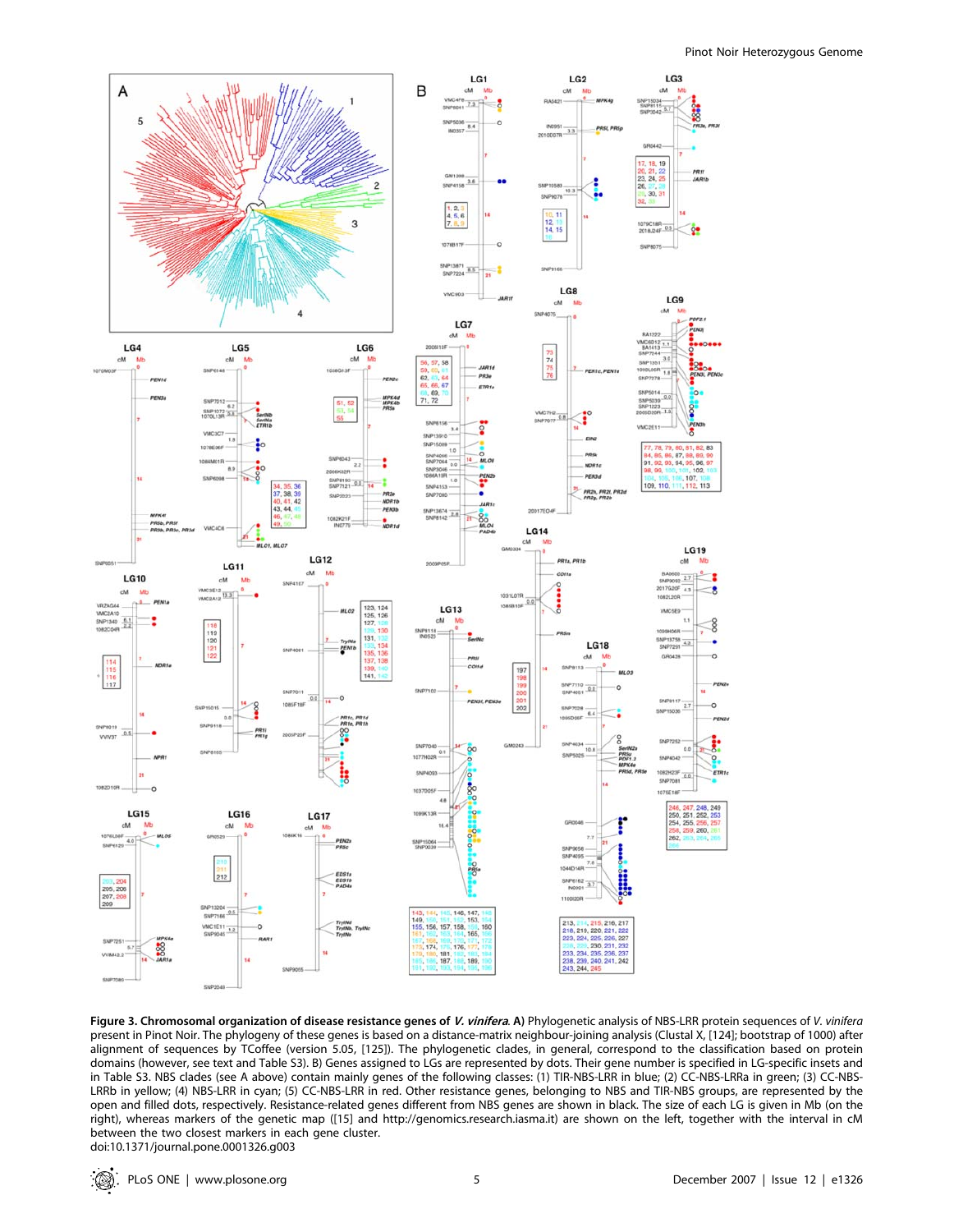same resistance genes did not co-evolve in the presence of the agriculturally most important grape pathogens [34]. Indeed, allelic variation due to SNPs present in functional resistance domains was associated with the phenotypic divergence between resistant and susceptible genotypes only when susceptible  $V$ .  $\textit{unifera}$  and resistant non-vinifera clones were considered [34]. In addition, the long time interval necessary for the grape to complete one generation, together with its vegetative propagation, makes it difficult to match the evolutionary rates of microbial or insect pests, which in vineyards are boosted by massive use of chemicals [35]. Such detailed knowledge of the grape genome will serve to accelerate the development of genetic strategies to counter crop loss due to dynamic and genetically diverse pathogens.

The TIR-NBS-LRR genes are preferentially located in LG 18, the CC-NBS-LRR genes in LGs 9 and 13 and the truncated NBS genes in LGs 12 and 13 (Figure 3B). The NBS genes are also organized in clusters and superclusters. As noted in Arabidopsis [36], each cluster may include NBS genes of different phylogenetic lineages, although they frequently consist of tandem repeats of the same gene. The heterogeneity of NBS clusters has been discussed and interpreted as a consequence of evolutionary events such as ectopic recombination, chromosomal translocation and genecluster remobilization. This type of genome evolution is difficult to explain other than in terms of a hypothesis where a positive selection for cluster complexity provides the basic materials for the generation of new resistance specificities [37].

Several clusters of NBS genes mapped to chromosomal regions where genetic resistance to fungal diseases, such as downy and powdery mildew, were previously assigned (Figure 3B). This included LGs 12 and 18 [38] and LGs 14 and 15 [27,38,39]. Thus, the genome sequence of grape indicates candidate NBS genes responsible for extant variation and provides a starting point for breeding grape varieties resistant to important pathogens.

# Phenolic and terpenoid pathways

Grape secondary metabolites, particularly polyphenols, have a strong influence on wine quality [40]. Most phenolics derive from phenylalanine via phenylalanine ammonia-lyase (PAL). They encompass a range of structural classes and biological functions and include lignins, phenolic acids such as hydroxycinnamic and hydroxybenzoic acids, and polyphenols such as flavonoids and stilbenes.

Flavonoids are the most common plant phenolics. In flowers and fruits they attract pollinators and seed dispersers and are particularly involved in UV-scavenging and disease resistance [41]. Flavonoids contribute to human health [42]. The flavonoid skeleton, synthesized by chalcone synthase (CHS), is converted to chalcones, flavanones, flavonols, flavanols, anthocyanins and proanthocyanidins (condensed tannins). In red grape, flavanols and anthocyanins are abundant, the latter accumulating mostly in the berry skin and the former in the seeds [43]. In the last decade considerable effort has been made in identifying and cloning grape flavonoid biosynthetic genes [44–47]. The grape genome sequence now offers the opportunity of compiling an exhaustive overview of the phenylpropanoid pathway.

Gene predictions corresponding to all those genes known to encode enzymes of the pathway could now be found. These include C4H and 4CL (acronyms are explicated in note 1 of Figure 4A) which were not previously identified in grape. The majority of genes were organized in large (PAL, F3'5'H) or small (CHS, F3H, FLS, LAR) gene families, the remainder consisting of single copy genes (C4H, 4CL, CHI, F3'H, DFR, LDOX, ANR, UFGT) (Figure 4A; Table S4).

Within the phenylpropanoid pathway, relatively large gene families have been described for poplar compared to Arabidopsis [48]. Our results highlight some significant differences, such as the number of PAL and F3'5'H gene copies which were even greater in grape. In general, grape and poplar secondary metabolism exhibits a tendency toward gene family expansion. Conversely, in Arabidopsis all enzymes of the central flavonoid metabolism, except for FLS, are encoded by single genes [41]. This is consistent with the noted low metabolic investment in flavonoids of Arabidopsis, a species which reproduces without the need for insect pollination and has no perennial woody habit.

In grape, as in a few other species, the condensation of pcoumaroyl-CoA with malonyl-CoA gives rise to stilbenes via stilbene synthase (StSy; [49]). Among stilbenes, monomers and oligomers (viniferins) of resveratrol contribute to resistance to fungal pathogens [50]. Resveratrol has gained attention due to its alleged beneficial effects on human health [51]. Stilbene synthase belongs to a large family: the analysis of the grape genome predicts at least 21 copies. This number agrees well with a recent StSy sequence analysis in infected grape leaves [26] but it differs from the one predicted in the PN40024 grape genome sequence [7]. Most of these copies, as well as most PAL genes, are clustered in LG 16. Further, several peroxidase genes were predicted, some of which could participate in the formation of viniferins, as previously suggested [50]. Recently, a resveratrol glucosyltransferase putatively involved in piceid synthesis has been isolated and biochemically characterized in V. labrusca grape berry [52]. Our analysis revealed that its homolog in Pinot Noir (99% sequence similarity) is present as a single gene mapping on LG 3.

Terpenoids are among the most abundant and structurally diverse group of natural metabolites. Volatile and non-volatile terpenes are essential for plant growth and development (e.g., gibberellin phytohormones), but they are also key players in the interaction of plants with the environment [53]. The substrates for the biosynthesis of about 22,000 terpenes are isopentenyl diphosphate (IPP) and dimethylallyl diphosphate (DMAPP). The mevalonate (MVA) and the mevalonate-independent DOXP/ MEP pathways are responsible for the synthesis of IPP and DMAPP in the cytosolic and plastidic compartments respectively [54]. DOXP/MEP is the dominant route for monoterpene biosynthesis in the grape berry [55]. Three prenyltransferases produce terpene precursors, prenyl diphosphates, geranyl diphosphate (GPP), farnesyl diphosphate (FPP) and geranylgeranyl diphosphate (GGPP). Terpene synthases (TPS) catalyze the formation of hemiterpenes [51], monoterpenes (C10), sesquiterpenes (C15) or diterpenes (C20) from the substrates DMAPP, GPP, FPP or GGPP respectively (Figure 4B).

All TPSs are similar in physico-chemical properties. Moreover, the close sequence relatedness of their genes prevents discrimination of their catalytic functions, supporting a rapid divergence of catalytic activity of closely related TPS genes [53]. Three classes of TPSs are described and only classes II and III are specific for the plant secondary metabolism [56]. Forty seven TPS genes participate in the secondary metabolism in poplar [12], while in grape only 35 TPSs were identified, a number close to the 32 found in Arabidopsis. In the grape genome, they are located mainly on LGs 9, 10 and 19 (class I TPs on LGs 7, 9, 10 and 19, Table S5).

Several higher plant genes of the terpenoid pathways have been cloned [57], but only a few of them had previously been identified in grape [58]. Having the complete sequence of the grape genome, 124 genes related to the terpenoid pathway were identified (Table S5). Of these, 110 were mapped to all LGs. Functionally, 24 are related to carotenoids, 24 to abscisic acid metabolism, 10 to gibberellin hormones, and 6 cover steps of the core terpenoids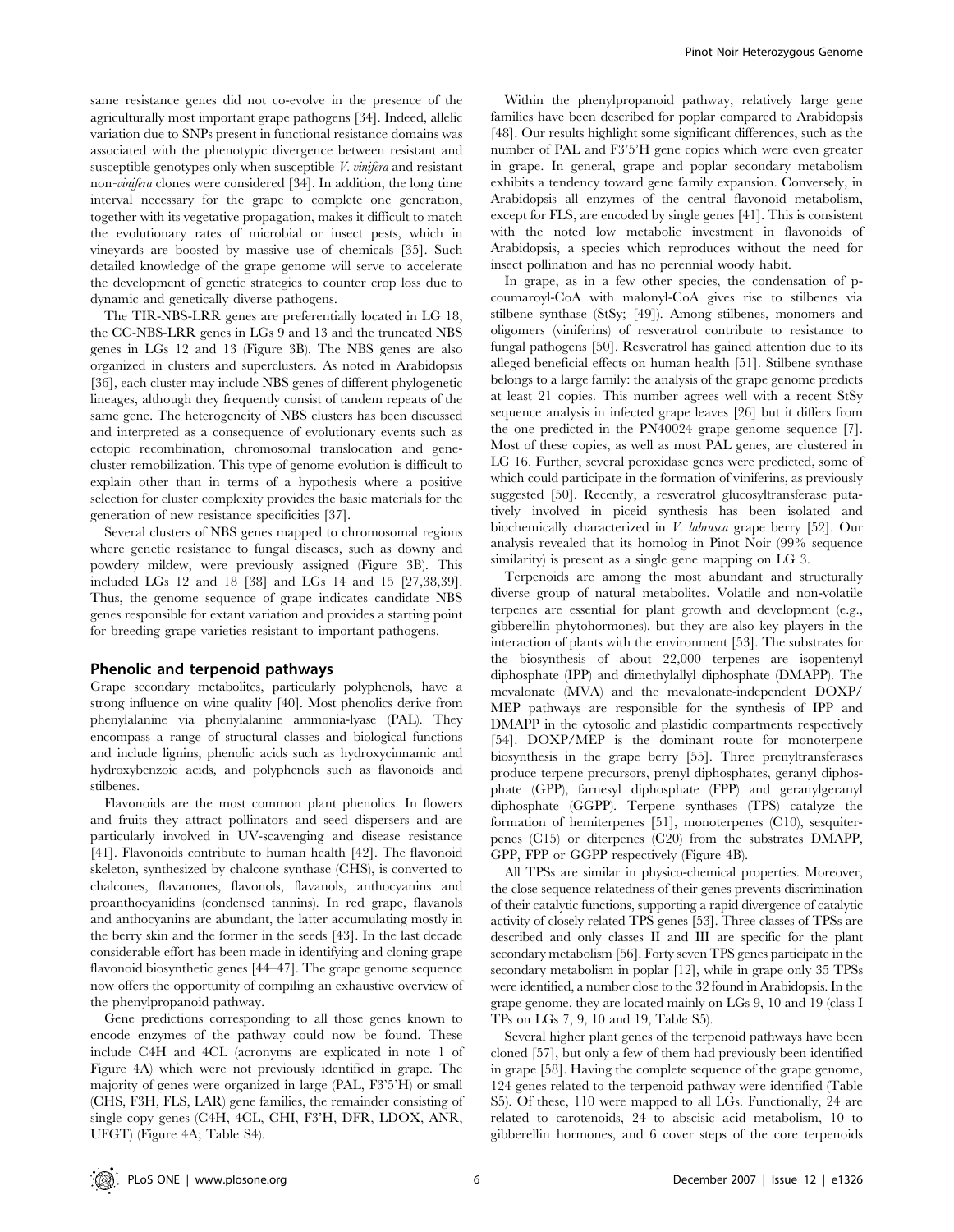

Figure 4. *V. vinifera* pathways for phenolic and terpenoid biosynthesis. A) V. vinifera general pathway for phenolics biosynthesis leading to stilbenes (C6-C2-C6) and flavonoids (C6-C3-C6). For each enzyme, the gene copy number is reported in brackets. Genes were identified by similarity search using BLAST where the references were the sequences of phenolic biosynthetic genes previously characterized in grape and in other plant species. Putative homologues and gene copy numbers were determined by comparing aligned amino acid sequences based on a threshold of 80% similarity between the grape sequences, and 60% similarity between grape and other species. For the large StSy, PAL and F3'5'H families, phylogenetic analysis was performed with MEGA4 package [126] after aligning with ClustalW [127]. The following enzymes involved in the pathway are shown: PAL, phenylalanine ammonialyase; C4H, cinnamate 4-hydroxylase; 4CL, 4-coumarate-CoA ligase; CHS, chalcone synthase; StSy, stilbene synthase; RSGT, resveratrol glucosyltransferase; CHI, chalcone isomerase; F3H, flavanone 3-hydroxylase; F3'H, flavonoid 3'-hydroxylase; F3'5'H, flavonoid 3',5'-hydroxylase; DFR, dihydroflavonol-4reductase; FLS, flavonol synthase; LDOX, leucoanthocyanidin dioxygenase; LAR, leucoanthocyanidin reductase; ANR, anthocyanidin reductase; UFGT, UDPglucose:flavonoid 3-O-glucosyltransferase; OMT, O-methyltransferase; ACCase, acetyl CoA carboxylase. PA refers to proanthocyanidins. Enzymatic steps that have not been experimentally confirmed are marked with an asterisk (\*). B) Steps of plastidic isoprenoid pathway and monoterpenoids biosynthesis. For each enzyme, the gene copy number is reported in brackets. Gene annotation was performed as described in Material and methods. Abbreviations: G3P, glyceraldehyde 3-phosphate; DXP, 1-deoxy-D-xylulose-5-phosphate; MEP, 2-C-methyl-D-erythritol 4-phosphate; CDP-ME, 4-diphosphocytidyl-2Cmethyl-D-erythritol; CDP-MEP, 4-diphosphocytidyl-2Cmethyl-D-erythritol 2-phosphate; ME-cPP, 2C-ethyl-erythritol 2,4-cyclodiphosphate; HMBPP, 1 hydroxy-2-methyl-2-(E)-butenyl 4-diphosphate; IPP, isopentenyl pyrophosphate; DMAPP, dimethylallyl pyrophosphate. The enzymes in the pathway are indicated in blue: DXS, 1-deoxy-D-xylulose 5-phosphate synthase; DXR 1-deoxy-D-xylulose 5-phosphate reductase; ISPD, 4-diphosphocytidyl-2-C-methyl-D-erythritol synthase; ISPE, 4-diphosphocytidyl-2-C-methyl-D-erythritol kinase; ISPF, 2-C-methyl-D-erythritol 2,4-cyclodiphosphate synthase; ISPG, 2-Cmethyl-D-erythritol 2,4-cyclodiphosphate synthase and ISPH 2-C-methyl-D-erythritol 2,4-cyclodiphosphate reductase (ISPG and ISPH are probably the same enzyme and convert directly MEcPP in IPP and DMAPP); ISPA, geranyltransferase; IDI, isopentenyl diphosphate delta-isomerase; PT, prenyltransferase; LIMS, limonene synthase; LIS, linalool synthase; GES, geraniol synthase; TES, a-terpineol synthase; TPS-CIN, myrcene/(E)-beta-ocimene synthase; CYTP450, cytochrome P450 hydroxylase; ALDH, aldehyde dehydrogenase; NADPDH, NADP dehydrogenase. Enzymatic steps that have not been experimentally confirmed are marked with an asterisk (\*). doi:10.1371/journal.pone.0001326.g004

PLoS ONE | www.plosone.org 7 December 2007 | Issue 12 | e1326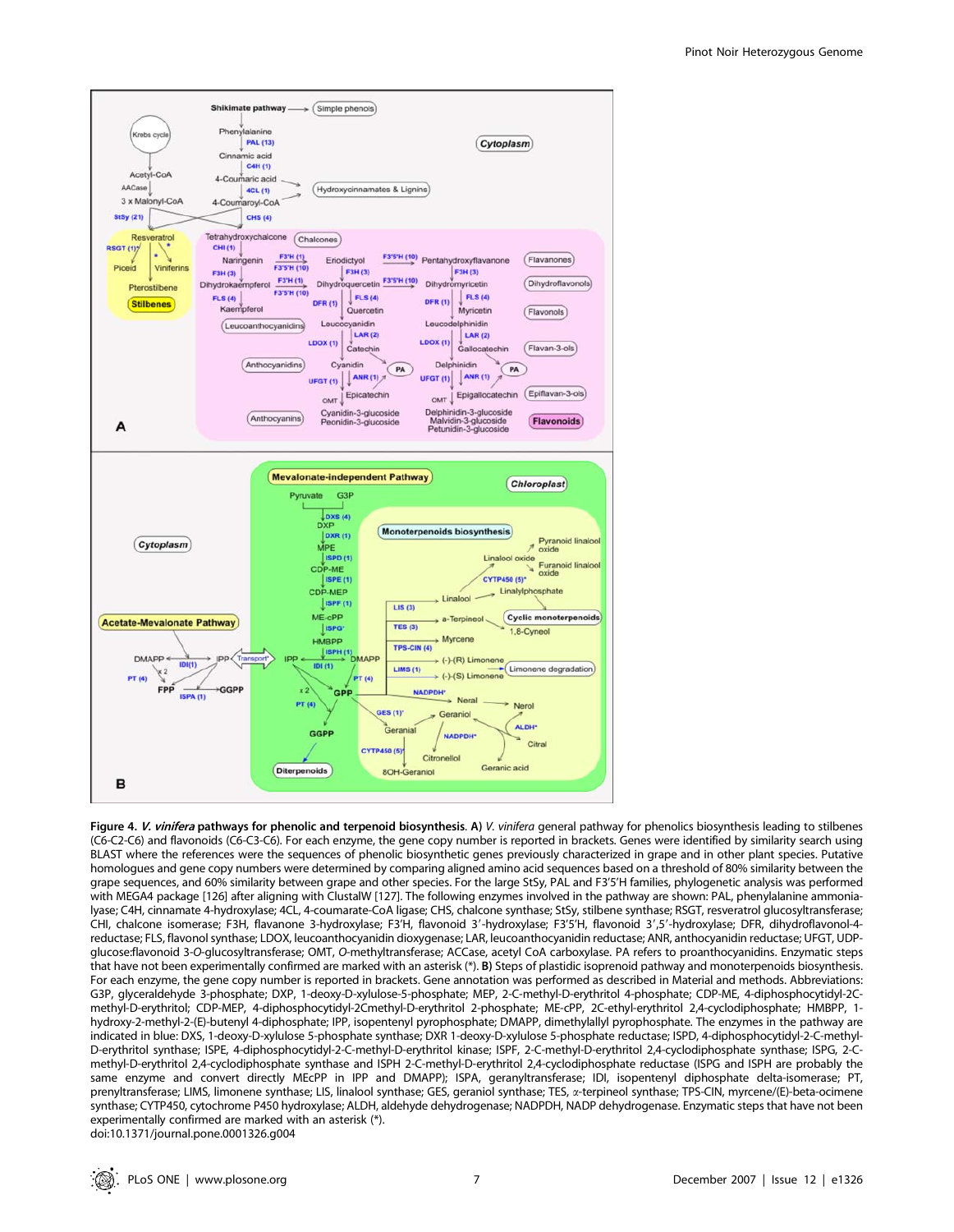pathway: 5 prenyltransferases and 1 isopentenyl diphosphate delta-isomerase. For the MVA and non-MVA pathways, nine (4 DXS, DXR, ISPD, ISPE, ISPF, ISPH) and eight (2 AACT, HMGS, 3 HMGR, MK/MVK, MVD) putative genes were identified respectively.

Plant monoterpens are preferentially confined to specialized organs. They play an important role in defense as well as acting as allelopathic agents and attractants for pollinators [59]. In grape, monoterpenes contribute to wine free volatiles: typical components of the aroma-rich grape varieties are linalool, geraniol, nerol, citronellol and a-terpineol, which are stored in exocarps and vacuoles. Monoterpene biosynthesis has not yet been studied because several metabolic steps may take place without enzymatic catalysis. Moreover, the knowledge of mechanisms controlling monoterpene synthase activity is still largely incomplete. In the grape genome four monoterpene synthase genes were identified encoding linalool synthase, limonene synthase, myrcene synthase and a-terpineol synthase.

## Transcription factors

In grape, 2004 TF genes were identified (Figure 5A and Table S6) which represent 6.7 % of the genome, similar to the 6% for Arabidopsis [60], 4.8 % for rice [61] and 6% for poplar [62]. Among the grape TF genes, 80.6% are present in markeranchored metacontigs (Figure 5A).

Sixty-two families of TF genes were found, a number similar to the 64 for Arabidopsis, 62 for rice and 63 for poplar [63]. TF families like MYB, AP2/EREBP, bHLH and MADS-box include a large number of members [11,60]. We compared the number of genes in each of the 60 grape TF families in common to the other three plant genomes: finding a nearly linear correlation (Figure 6). Thus the organization and number of TFs seem to be highly conserved in plant genomes. TF distribution in the grape genome (Figure 5A) indicates that only LGs 7 and 18 have a higher than average TF content. Clusters of AP2/EREBP genes are repeated in tandem on LGs 2, 7, 10 and 16; CCAAT genes on LGs 6, 8, 10 and 13; MADSbox genes on LGs 5 and 13; Myb genes on LG 8 and 17 (Figure 5B).

Across the species mentioned, MYB (279) are the most abundant [11,64]. They play a role in controlling the accumulation of secondary metabolites in the grape berry [65–67]. A gene from this TF family is also known to play a key role in the regulation of anthocyanins and flavonols during the nonclimacteric ripening of strawberry [68]. Non-climacteric ripening (occurring in fruit such as strawberry and grapevine) is a process characterized by the absence in respiratory pick and ethylene bursts, two phenomena typical of the climacteric fruits ripening.

In the grape genome were also found 143 leucine-zipper genes. Together with EREBP TFs they contribute to the plant's defense response [69]. In tepary and common bean, a bZIP gene plays an important role in the response to water deficit and in the regulation of abscisic acid levels. [70]

In the grape genome, the MADS-box family is also overrepresented. These TFs regulate flowering-related phenomena, as well as other metabolisms [71]. MADS-box TFs may have been important during plant evolution because they allow plant reproductive structures to adapt to variations in climatic conditions [72]. It was found that two tandem MADS-box genes (MADS-RIN and MADS-MC) regulate fruit ripening and inflorescence determinancy in the climacteric fruit tomato. Mutation at rin locus caused a failure in the normal ripening physiology [73].

A ripening mechanism common to both climacteric and nonclimacteric species, such as grape, has been hypothesized [74]. In support of this, we identified two TF classes in grape, AP2/ EREBP and EIL, which contribute to ethylene signalling during ripening of climacteric fruits, and also found ethylene receptors belonging to ETR/ERS families.

#### Repetitive elements

Matching the sequences of assembled contigs with original reads made it possible to characterize each DNA segment by the number of matching reads (see Materials and methods). For the read coverage of 10.7X, a DNA segment was considered unique when represented by 15 or fewer matches. Moderately repeated sequences (2 to 8 copies per genome) were expected to have 16– 100 matches. Sequences with more than 100 matches were considered highly repetitive. They were masked before gene prediction, thus excluding most of the coding parts of repetitive elements from the putative gene set.

Dispersed highly repetitive DNA sequences were identified by an iterative procedure, and the resulting collection of 90,483 repetitive segments were grouped into 136 types. Members of each type were translated and compared to each other and the similarity scores were used in a UPGMA-like clustering. The similarity tree consisted of eight clusters lacking a common root (Figure S4), each of which was assigned to the known classes of repetitive DNA sequences (Table S7).

Grape transposable elements (TEs), totalling 108.5 Mb, represent the most abundant set of repeats. The repeats were included in group I (retrotransposons: Copia, Gypsy, LINE) and group II (DNA transposons: Mutator, CACTA, hAT) according to Feschotte et al. [75]. The most abundant TEs were Gypsy/ athila-like elements followed by Copia elements. DNA transposons were represented by 9,562 copies (7.1 Mb). The TEs seem to be more abundant in grape compared to poplar [12], Arabidopsis and rice [11]. Putatively autonomous TEs were identified by significant BLAST analysis against the Uniprot database. TEs without a significant BLAST hit were attributed to the nonautonomous group (Table S7). Out of 136 repeat types, 20 were classified as long tandem repeats with a unit size from 100 to 430 bp. They were grouped into ten major sub-classes.

Short tandem repeats (microsatellites) were also identified. Their thresholds, number of copies and total DNA length are reported in Table S8. Microsatellites cover 2.1 Mb, including the telomeric repeats (TTTAGGG). Out of 171 contigs with identified telomeric sequences, 42 had telomeric ends. In the linkage map, they represent potential markers for telomeres.

An alternative estimation of the length of identified repetitive DNA was performed using the number and total length of reads matching repeat sequences, identified above. This new estimate gave a value of 138.5 Mb, corresponding to 27.4% of the 504.6 Mb genome size.

#### Non-coding RNAs

MicroRNAs MicroRNAs (miRNAs) and trans-acting siRNAs (ta-siRNAs) have a significant role in plant development and stress response [76,77]. The majority of the 1220 plant miRNAs listed in the miRBAse [78] are from Arabidopsis (184), rice (243) and poplar (215). A BLAST search of sequences similar to the Arabidopsis miRNAs genes was performed on the grape genome. Allowing for three or fewer mismatches, 143 miRNA genes representing 28 families ([78]; Table 3, Table S9) were identified.

Three types of miRNAs (miR827, miR828 and miR846) were not previously found outside Arabidopsis, and were considered "non-conserved" miRNAs [79,80]. However, these genes are present in the grape genome, indicating that they were either lost in the lineage leading to Populus or are missing from its genome assembly. The miRNA passenger strands (miRNAs\*) are highly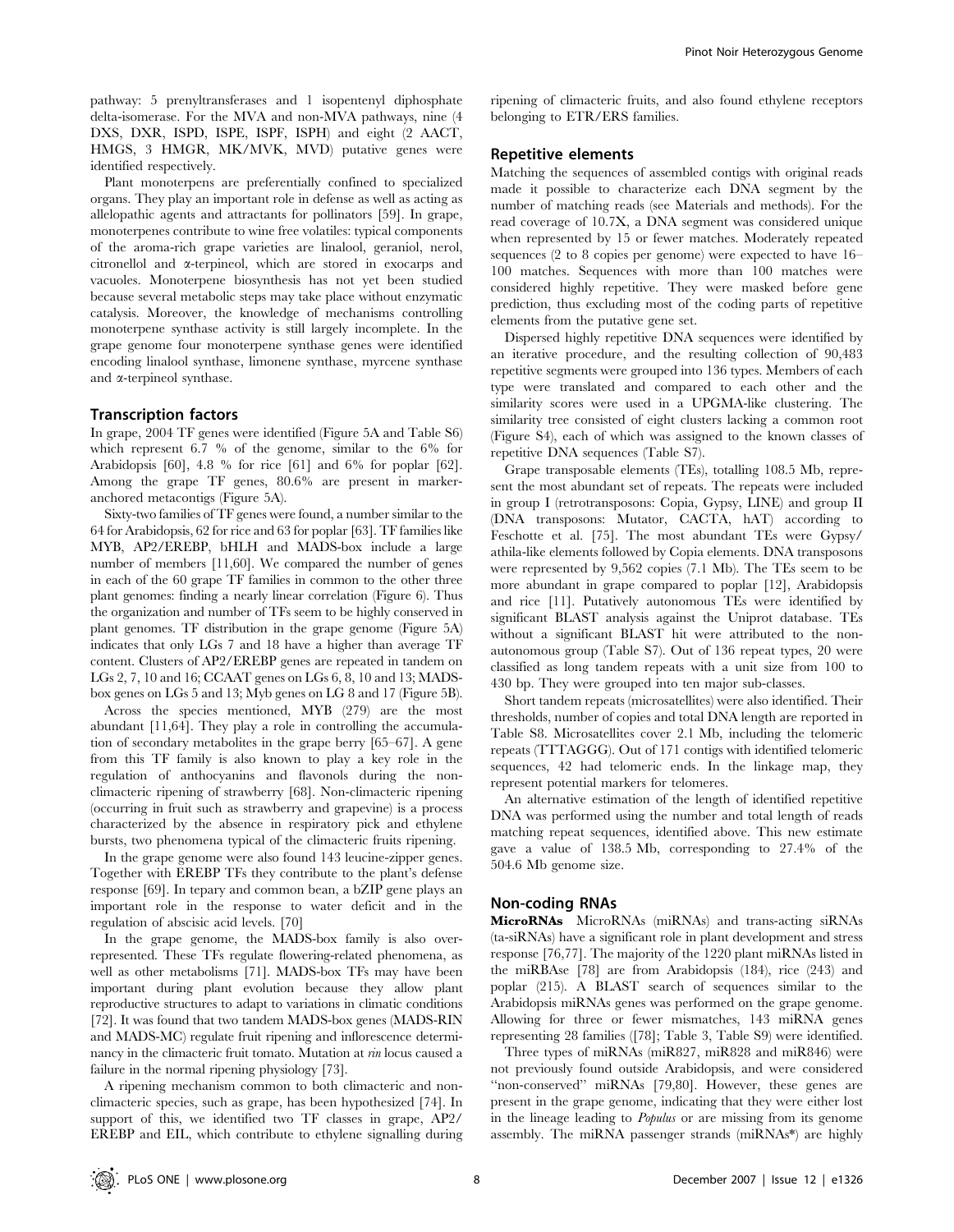

Figure 5. Distribution of transcription factors along the 19 V. vinifera LGs. A) Distribution of 1,617 transcription factors along the 19 V. vinifera LGs inferred from the positions of anchored metacontigs. Different colours of the histograms corresponds to the different TF classes. B) Distribution of transcription factor clusters over the grape genome. TF organization in LGs 2, 5, 6, 7, 8, 10, 13, 16, 17 is presented. For each LG, markers of the genetic map, developed by Troggio et al. [15] (see also http://genomics.research.iasma.it) are reported on the left together with the interval in cM between the two closest markers for each TF cluster. TF types are reported on the right. doi:10.1371/journal.pone.0001326.g005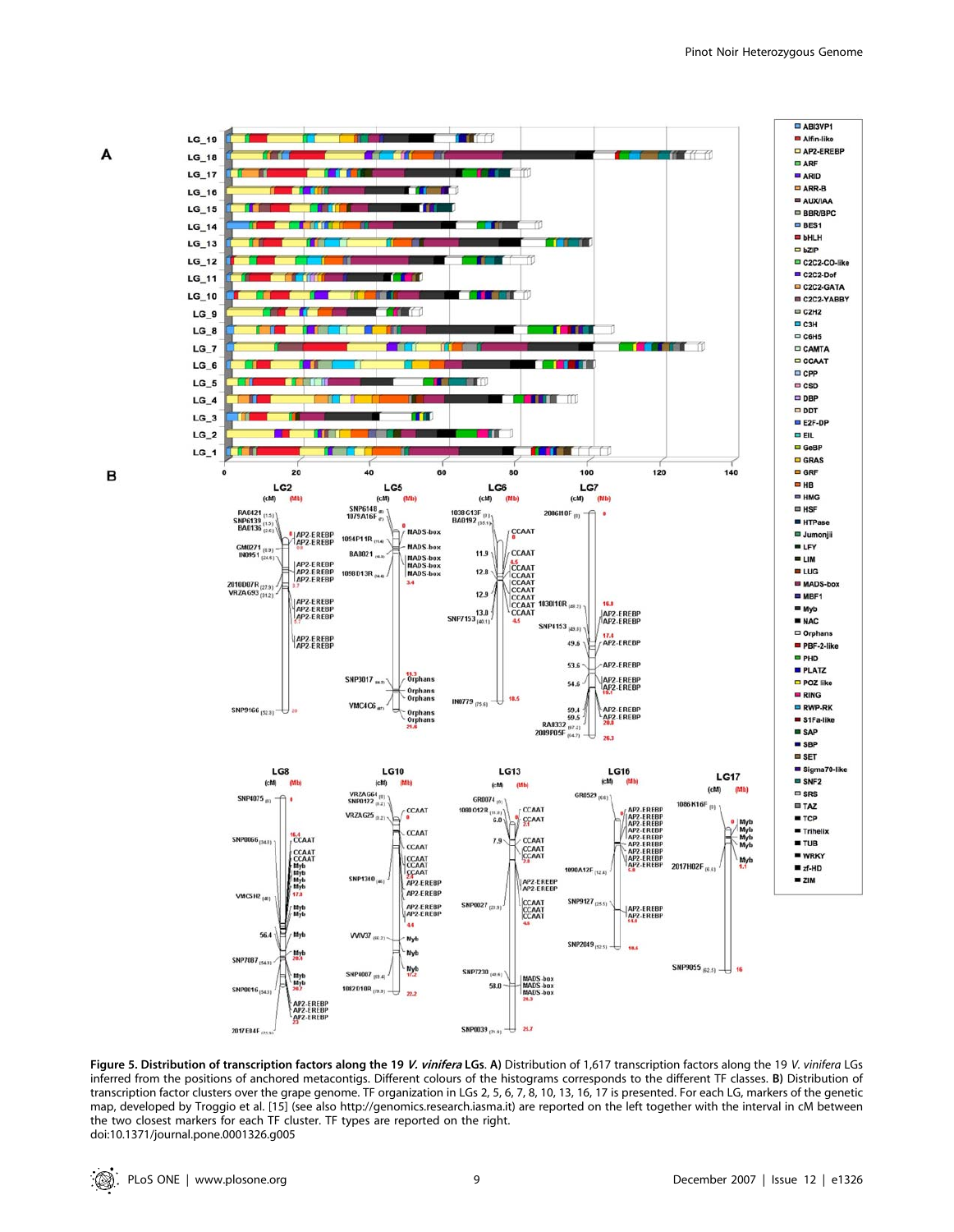

Figure 6. Scatter plot of the distribution of *V. vinifera* transcription factors. For each of the 60 families (1983 genes) of V. vinifera TFs (Xaxis) (log base 2 transformed), family members have been plotted against the corresponding number reported for three other genomes: A) A. thaliana (http://arabtfdb.bio.uni-potsdam.de/v1.1), B) P. trichocarpa (http://poplartfdb.bio.uni-potsdam.de/v2.0) and C) O. sativa (http://ricetfdb.bio.uni-potsdam.de/v2.i). The degree of the correlation among TF gene numbers is indicated by the Pearson correlation value (r). Each scatter plot shows the TF families which were statistically overor under- represented in pair-wise comparisons  $\chi^2$  tests were applied to untransformed data:  $p = 0.05$ )

doi:10.1371/journal.pone.0001326.g006

conserved between grape and Arabidopsis [79]. Sequences predicted to produce ta-siRNAs [81] are conserved in several plant species, grape included.

Putative grape miRNAs and siRNAs target the same classes of genes as they do in Arabidopsis, rice and poplar: transcription factor genes, genes involved in stress response and nutrient uptake, genes for RNA silencing and the non coding RNA TAS3 (Table 3). In grape, 56 RNA-dependent DNA polymerase genes are potentially targeted by miR396 and miR846, a phenomenon not reported in other plant species.

BLAST searches identified four Dicer-like proteins (Helicase, RNAse IIIa/b domains), nine Argonautes (PAZ/PIWI domains), and six RNA-dependent RNA polymerases (RdRp domains), indicating the presence in the grape genome of a complex RNA processing machinery (Figure S5).

Transfer RNA The tRNAscan-SE program [82] identified 719 putative tRNA genes. 163 of them are pseudogenes, 3 are suppressors for the TAA codon while 553 correspond to 52 anticodons for all amino acids (Table S10).

Small nuclear RNA Non-coding RNAs include five major and four minor snRNA families, all components of splicing factors. The Arabidopsis snRNA list of Wang and Brendel [83] was used to search for similar sequences in grape. We found 89 snRNA genes and pseudogenes (75 in Arabidopsis) (Table S11). Several snRNA genes were clustered in the genome.

Ribosomal RNA Large rRNA units consist of two segments, one hosting the genes 18S rRNA, 5.8S and 28S, the second containing three arrays of tandem repeats. In grape the length of the rRNA unit is around 10.8 Kb. The variable segment includes three arrays of tandem repeats: about 40 copies of a 44–45 bp repeat, three copies of a 150 bp repeat and 5.5 copies of a 193 bp repeat. The unit is repeated 1450–1550 times in the genome (16.1 Mb). rRNA units may contain insertions of retrotransposons of three different lengths (2870, 2950, and 5800 bp). Retroelements in rRNA sequences may cause transposition of rRNA sequences.

The DNA sequence for the small ribosomal RNA unit (1,250 bp) contains two genes for 5S rRNA, 120 bp each with a single nucleotide difference between them. In the genome the unit was represented by 170–180 copies. Together, large rRNA and 5S rRNA sequences were estimated to amount to 16.3 Mb.

Small nucleolar RNA Based on the Arabidopsis snoRNA genes [84], 166 sequences representing 79 families were found in grape (Table S12). Most of the grape snoRNA genes (110) are clustered; 62 snoRNA genes were located inside 34 genes encoding six ribosomal proteins and one eIF-4F factor.

#### Pinot Noir genome structure and evolution

The existence of structural diversity between homologous chromosomes within plant species has been reported [85]. This type of molecular variation seems to be common in allogamous plants [86] and could also be a characteristic of autogamous species [33]. Grape does not tolerate long term inbreeding [5] and high outcrossing rates maintain the genome in a heterozygous state, as evident in the remarkable variation found in collections of grape varieties [87].

The genome sequence data from a cultivated grape variety provides unprecedented insight into the structural nature of heterozygosity in an outcrossing species. The variation within this clone of grape consists largely of chromosome-specific gaps and hemizygous DNA. In addition to the regions in which it was possible to merge haplotypes representing DNA from both chromosomes in a consensus sequence, regions were found which were chromosome-specific, i.e., either with different DNA sequence flanked by orthologous regions of the two homologous chromosomes (hemizygous DNA) or gaps corresponding to sequences absent in one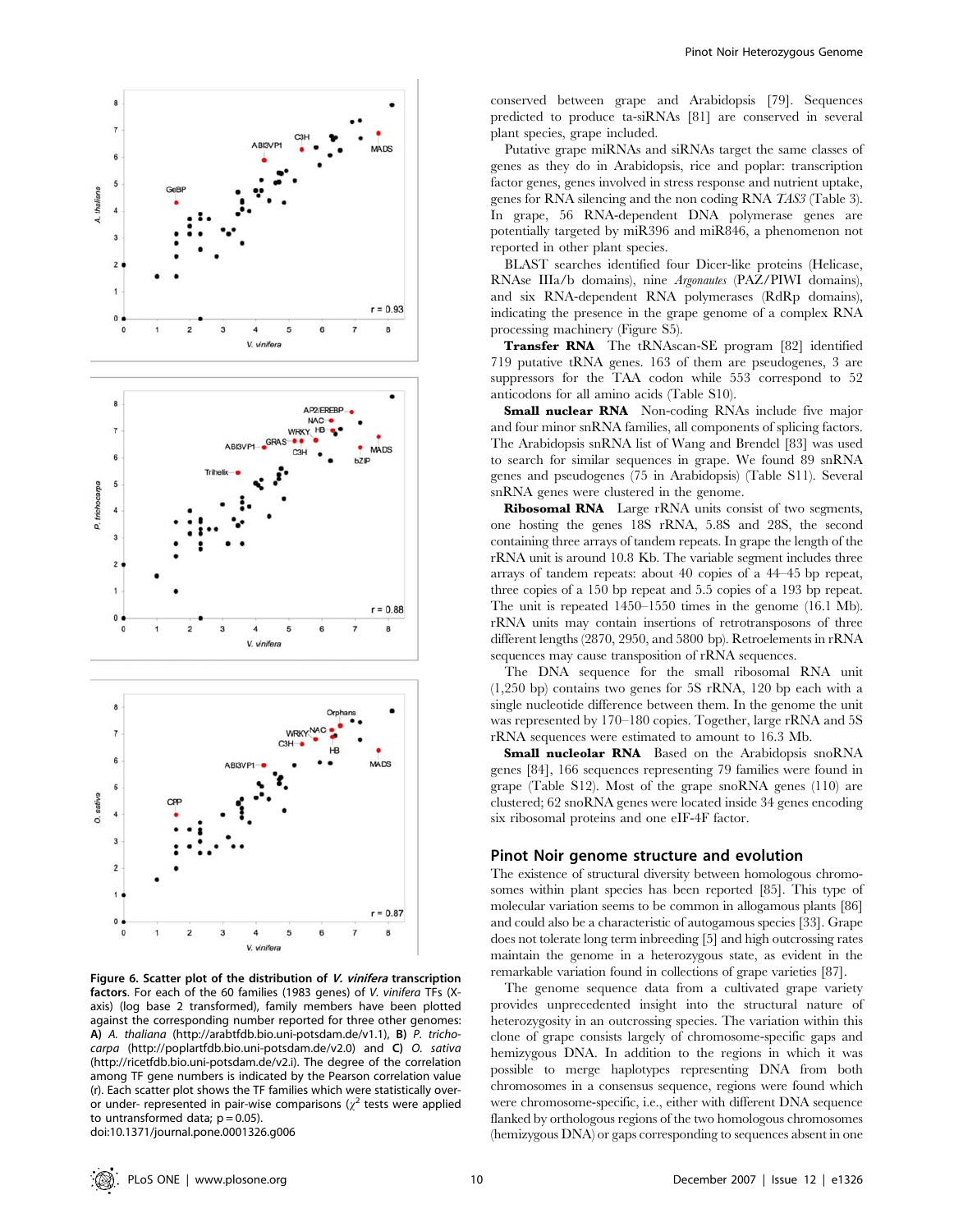Table 3. Distribution of miRNA encoding genes of V. vinifera on LGs and number of their putative target genes grouped in families.

| miRNA family <sup>1</sup> | Distribution on<br>LGs <sup>2</sup>    | Putative gene target families <sup>3</sup>              |
|---------------------------|----------------------------------------|---------------------------------------------------------|
| miR156/157 ( <b>11</b> )  | 17                                     | 1, 4, 8, 11, 12, 14, TF, SQUAMOSA-BINDING PROTEINS (15) |
| miR159/319 (10)           | 1, 2, 6, 11, 17                        | TF, TCP/MYB (10)                                        |
| miR160 (6)                | 6, 8, 10, 13, 16                       | TF, AUXIN RESPONSE FACTOR (4)                           |
| miR162 (1)                | n.d.                                   | DICER-LIKE (1)                                          |
| miR164 (4)                | 7, 8, 14, 17                           | TF, $NAC(4)$                                            |
| miR165/166 (9)            | 2, 5, 7, 12, 15, 16                    | TF, HDZIP-III (9)                                       |
| miR167 (5)                | 1, 5, 7, 14                            | TF, AUXIN RESPONSE FACTOR (5)                           |
| miR168 (1)                | 14                                     | <b>ARGONAUTE (1)</b>                                    |
| miR169 (17)               | 1, 4, 8, 11, 14, 17                    | TF, HAP2-like (17)                                      |
| miR170/171 ( <b>12</b> )  | 2, 4, 9, 10, 11, 12,<br>14, 15, 17, 18 | TF, SCARECROW-LIKE (12)                                 |
| miR172 (9)                | 6, 8, 13                               | TF, APETALA-like (9)                                    |
| miR390 (2)                | 6                                      | TAS3 (2)                                                |
| miR393 (2)                | 6, 16                                  | Auxin transporter (5)                                   |
| miR394 (5)                | 18                                     | $F-box (2)$                                             |
| miR395 (16)               | 1, 11, 12                              | Sulfate transporter (2)                                 |
| miR396 (7)                | 1, 11, 12, 19                          | RNA-dependent DNA polymerases (47)                      |
| miR397 (2)                | 10                                     | Laccases (2)                                            |
| miR398 (3)                | 1, 6                                   | COPPER SUPEROXIDE DISMUTASE (3)                         |
| miR399 (16)               | 10, 15, 16                             | Ubiquitin conjugating enzyme E2 (2)                     |
| miR400 (1)                | n.d.                                   |                                                         |
| miR403 (12)               | 5, 7, 10                               | AGO (1)                                                 |
| miR408 (1)                | 7                                      | Laccases (2)                                            |
| miR414 (8)                | 1, 7, 9                                | Unknown (2)                                             |
| miR773 (1)                | n.d.                                   | Unknown (2)                                             |
| miR782 (1)                | n.d.                                   | Unknown (2)                                             |
| miR827 (1)                | n.d.                                   | Unknown (6)                                             |
| miR828 (1)                | n.d.                                   | $TF, MYB$ (3)                                           |
| miR846 (1)                | n.d.                                   | RNA-dependent DNA polymerases (9)                       |

Grape miRNAs identified by BLAST search using A. thaliana miRNAs as reference are assigned to the 19 LGs of grape. Genes predicted to be targeted by miRNA are reported. Sequences of the mature miRNAs and the miRNAs\*, secondary structures of some predicted pre-miRNAs are presented in Table S9.

<sup>1</sup>The prediction of grape miRNAs by BLAST search ( $<$ 3 mismatches) was

performed as described by Jones- Rhoades et al. [129]. The number of loci is indicated in brackets.

 $2$ The position of some loci on LGs is non determined (n.d.). miR169, miR395 and miR399 loci cluster frequently.

 $3$ Potential target genes with a pairing site (score  $<$  2.5) of the corresponding

miRNA family according to the rules of Jones-Rhoades et al. [129]. The number

of putative target genes is indicated between brackets. Abbreviations: TF,

Transcription factor; TAS, trans-acting short interfering RNA transcript.

 $<sup>4</sup>$ Number of miRNA loci and families in Arabidopsis, rice and poplar according to</sup> miRNA sequence database release 10.0 (miRBase, [78]).

doi:10.1371/journal.pone.0001326.t003

...............................................................................................................................

.............................................

chromosome but not in the other. One million gaps, covering 48.9 Mb, and 65.1 Mp corresponding to hemizygous DNA distributed in 22,610 contigs were identified. These data allow us to conclude that the homologous chromosomes of Pinot Noir differ on average by 11.2 % of their DNA sequences and that the grape genome exists in a dynamic state, mediated at least in part by transposable element activity, as reported for helitron TE [88]. Indeed, the large grape genomic gaps are frequently bordered by

5 bp direct repeats, reminiscent of a type of DNA excision mediated by a precise process of transposition [89].

The genomic region represented in Figure 7A highlights the differences which exist between homologous haplotypes. Notable differences in this region concern the presence of gaps and the number of copies of TE.

In the preliminary experiment (see Text S1), it was found that the frequency of SNPs correlated with deletions and insertions. Segments with less than one in/del per Kb had 4.4 SNPs per Kb, whereas segments with one or more in/del per Kb had 16.7 SNPs per Kb. A total of 2 millions SNPs (1,751,176 anchored and the remaining present in other assembled sequences) were discovered and validated and more than a million in/dels were annotated on the sequence with defined location. Our data allow us to extend the evaluation of nucleotide variation to the entire genome rather than to limited resequenced DNA regions [86]. Among recently sequenced animal genomes, a high SNP frequency was found in sea urchin [90] and Cyona intestinalis [91]. Across the grape genetic map (Figure 7B), the SNP frequency had an average value of 4.0 per Kb.

Coding and non-coding regions demonstrated different degrees of polymorphism with 2.5 and 5.5 SNPs per Kb respectively. One or more SNPs were found in 86.7% of anchored genes and 71.4% of genes had more than four SNPs (Figure 7C). Those gene-based markers are valuable tools, as SNPs present in functional genes may cause natural phenotypic variation [92,93] and help in genetic diagnosis. In addition, we noticed some reduction of SNP frequency in gene desert regions, described for the dog genome [94].

In several regions of the 19 LGs, SNP frequency peaks between 5 and 7.5 per 1 Kb, even if the frequency may reach values much higher than those cited (Figure 7B). Other regions displayed dramatically reduced frequencies. Therefore, as shown for human [95], dog [94] and Anopheles [96] genomes, the Pinot Noir chromosomes consist of large blocks where two haplotypes are present. The sparseness of putative quasi-homozygous haplotypic blocks indicates that heterozygosity prevails.

Arabidopsis and poplar have likely undergone three rounds of whole genome duplications during evolution [12,97,98], although this has been challenged recently [7]. The first duplication (referred to as 1R, [98,99]) may have predated the divergence of monocots and eudicots, while the second one (2R) probably occurred around the radiation of the core-eudicots prior to the divergence of poplar and Arabidopsis [12,99]. The most recent duplications in poplar and Arabidopsis have occurred after their divergence [94]. The current thinking is that Vitis is an early diverging lineage within the rosids that has diverged prior to the divergence of Arabidopsis and poplar [100]. We determined the relative age of grape duplicated genes from the number of synonymous substitutions per synonymous site  $(K_S)$ . The age distribution of *Vitis* duplicates shows a clear peak of  $K<sub>S</sub>$  values between 0.6 and 1.2 suggesting a relatively recent large-scale duplication event (Figure 7D). A smaller peak is also visible for  $K_S$  values between 2.0 and 2.5, probably corresponding to more ancient largescale duplications, as is the case for poplar and Arabidopsis [101].

Different approaches were taken to estimate the age of the youngest large-scale duplication event. First, it should be noted that the youngest peak lies to the left of the peak formed by  $K_S$  values between orthologs of Vitis and Arabidopsis (Figure S6) although one should be very cautious in comparing different  $K_S$  distributions due to different substitution rates in different organisms. Second, we also detected duplicated segments, covering about half of the genome, using a previously described method [102]. K<sub>S</sub> values of genes in these duplicated blocks (Figure 7E) showed that the majority of these are responsible for the  $0.6-1.2$  K<sub>S</sub> peak (Figure 7D) and thus likely to be remnants of a single large-scale duplication event. We have also used phylogenetic approaches (see Methods) to estimate the relative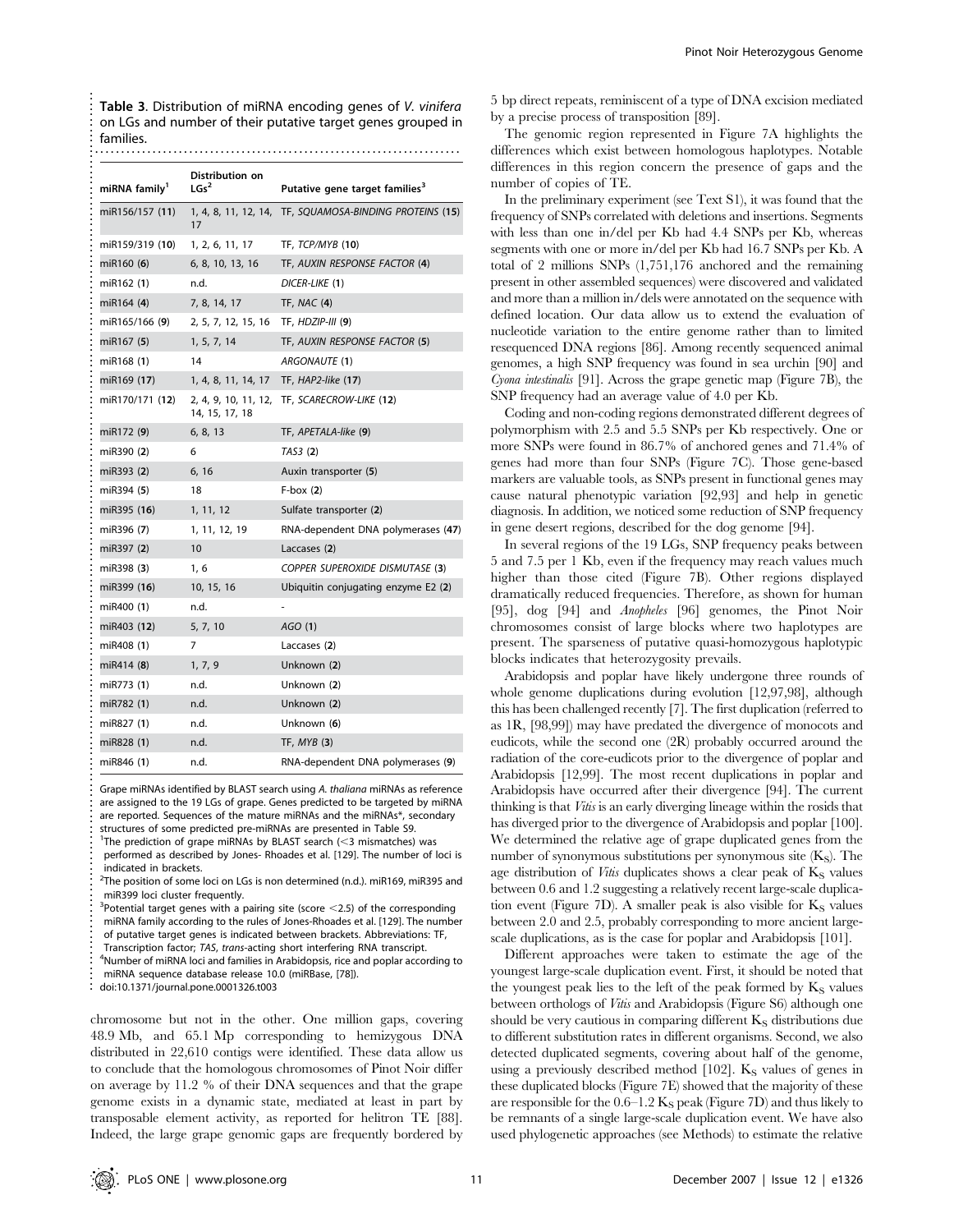

Figure 7. Features of the Pinot Noir heterozygous genome. A) Comparison of constrasting haplotypes (a and b) co-mapping at two almost contigous regions in metacontig 32,921 of chromosome 1. Above: the 188 kb region; below: the 215 kb region. I from contig groups 1030-H15, 1079- G03, 2068-K04, 1034-C17 and II 2010-J07, 2044-L11, 1030-N10. In the genetic map the two regions are positioned at 60.1 cM: see preliminary experiment in Text S1. TE elements are labeled as follows: c: Copia; g: Gypsy/gypsy; a: Gypsy/athila; d: hAT/Dart; k: Karma; h: hAT; m: Mutator. B) SNP profiles of the 19 LGs of V. vinifera. Left and right of the figure correspond respectively to top and bottom of LGs of Troggio et al. [15]. The SNP values reported do not consider gaps in and among metacontigs. C) SNPs in exons and non-coding DNA and percentage of anchored genes tagged with SNPs. In parts B to E of this figure, gene prediction and annotation and the exon-intron boundaries were based on the methods described in Solovyev et al. [114]; Korf et al. [101]; Majoros et al. [115]; Altschul et al. [116]; Huang and Madan [117]. D) Relative age of grape duplicated genes estimated from the number of synonymous substitutions per synonymous sites (K<sub>S</sub> values). The peak between 0.6 and 1.2 KS supports a relatively large scale duplication event. Paralog genes were identified as in Li et al. [120] and K<sub>s</sub> distributions were calculated as in Maere et al. [105]. E) The same as in D for genes present in duplicated chromosome segments. doi:10.1371/journal.pone.0001326.g007

age of genes in duplicated blocks. In total, 485 gene pairs support duplication prior to the split Arabidopsis–Vitis, while 523 gene pairs support duplication after the divergence of Arabidopsis and Vitis, i.e., are *Vitis* specific, although distributions of  $K_S$  values for these two sets of genes are not discernable (not shown). When duplicated blocks of which at least two-thirds of the anchors support the same tree topology are considered, almost twice as many blocks support duplication within the Vitis lineage than before the divergence of Vitis. As a matter of fact, we suspect the actual number of genes supporting a Vitis-specific duplication to be higher. Indeed, it has been shown in several studies that, following gene duplication, one of the duplicates evolves at an increased rate [103,104]. This could easily lead to the inference of erroneous tree topologies where one of the Vitis duplicates branches off earlier than it should, in particular if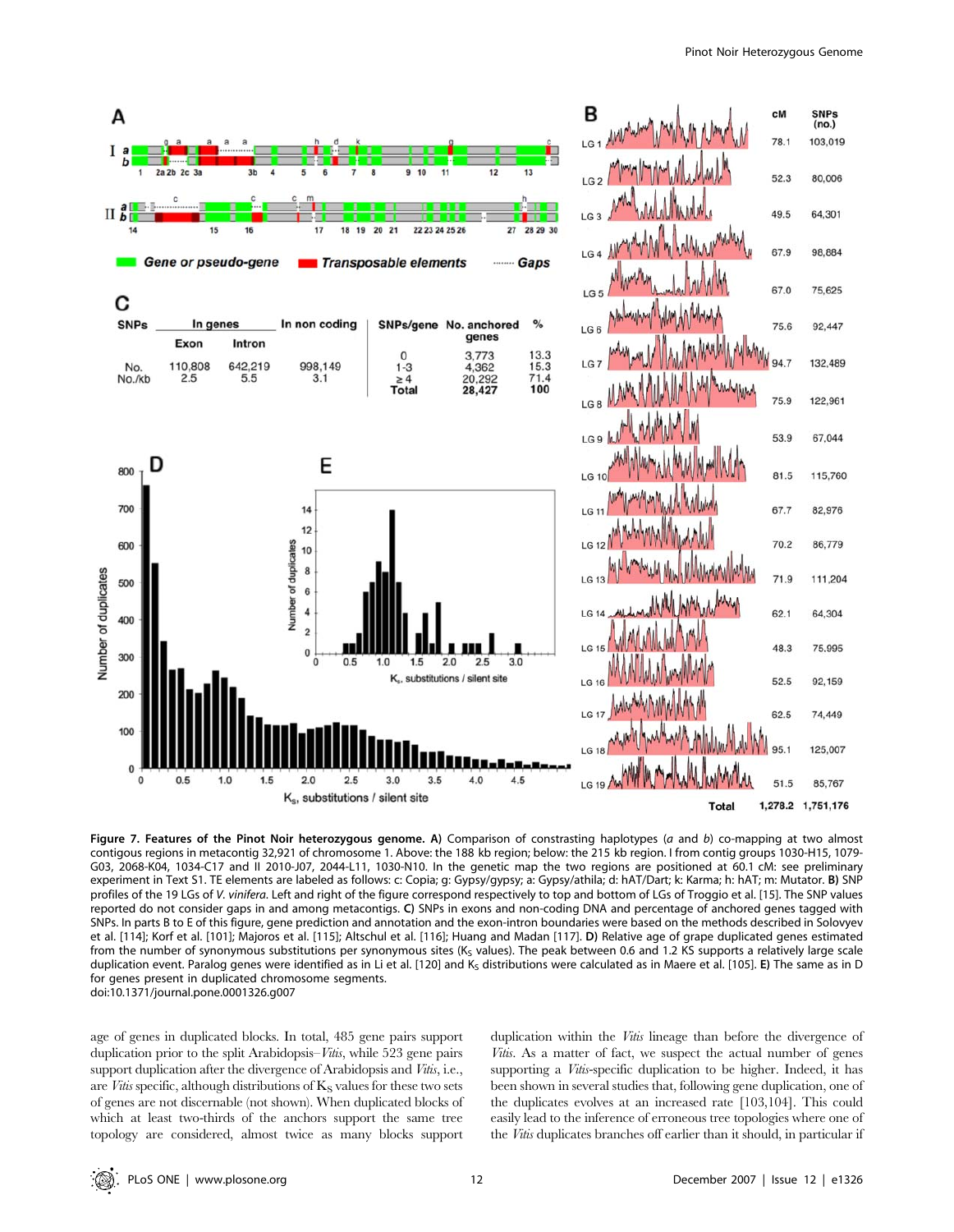the duplication event occurred shortly after the specialtion of Vitis (see further).

Jaillon et al. [7] propose that three ancestral genomes contributed to the Vitis lineage and suggest ancestral hexaploidization for most eudicots, while not finding evidence for a recent duplication in grape. Furthermore, they suggest that, since their split, poplar has undergone an additional whole genome duplication, while Arabidopsis has undergone two additional genome duplications. These results are at odds with our findings. Reanalysis of Arabidopsis and poplar genomes (not shown) uncovers, for both, many homologous segments with a multiplication level between five and eight, which suggests three rounds of duplications for both genomes [97]. If the Arabidopsis and poplar genomes were ancient hexaploids, to which two additional genome duplications had been added, fragment multiplication of up to twelve should be expected for Arabidopsis, and up to six in poplar.

The fact that there is substantial ambiguity in the dating of the duplicates in duplicated segments suggests that the most recent large-scale duplication event reported here for Vitis might have occurred in close proximity to the Vitis speciation event. Therefore, an alternative scenario than the one presented by Jaillon et al. [7] that we would like to put forward is shown in Figure 8. We assume three genome duplications to have occurred in both poplar and Arabidopsis, as proposed earlier [12,98,105], one of which has been shared by all dicots (and possible also by the monocots, see [98]), one that has been shared by Arabidopsis and poplar, but not Vitis, and one that has been specific to Arabidopsis [98,105] and poplar [12], respectively. Since many regions of the Vitis genome appear in triplicate in both Jaillon et al. [7] and our own analyses (not shown), the genome duplication shared by all dicots might have been followed by a hybridization event in Vitis, shortly after its divergence from the lineage leading to poplar and Arabidopsis (see Figure 8).

#### Concluding remarks

The Grapevine Genome Initiative was established with the aim of accelerating the breeding of a difficult perennial species. Grape breeding for disease resistance, if not for immunity, would be a solution to the problem of the emergence of aggressive races of micro-organisms that are currently controlled by massive use of agrochemicals. The problem is not a simple one: how to modify a complex and highly heterozygous genome without altering wine quality. Precise knowledge of all the genes influencing quality and resistance traits is an absolute prerequisite for such modifications.



Figure 8. Scenario of angiosperm genome evolution. Alternative scenario to the one proposed by Jaillon et al. [7] to explain angiosperm genome evolution. Our analyses seem to suggest that there has been a large-scale duplication event, likely a hybridization event, in the Vitis lineage, rather than before the split of Vitis and other dicots. See text for details.

doi:10.1371/journal.pone.0001326.g008

A high number of genes related to disease–resistance have been identified; many of them have been mapped to LGs and a large part of them are tagged with one or more SNPs. These resistance genes, however, did not co-evolve in the presence of the most important grape pathogens [34], a condition which may have not sufficiently protected the species. This is in part the reason why a deep knowledge of the grape genome is the starting point for developing genetic strategies to counter pathogens.

Description of the grape genome sequence opens the opportunity for molecular breeding in grape. The fertility of hybrids between wild and domesticated grape species with 19 seemingly co-linear chromosomes [5,106–108] makes it feasible to introduce new resistance genes via traditional breeding. The NBS gene clusters identified here can be associated with QTLs affecting disease resistance or tolerance behaviour of grape varieties (this is the case with LGs 12, 14, 15 and 18; [27,39]). This large and underexploited reservoir of resistance genes could be easily moved in clusters across genomes by choosing appropriate molecular markers to selectively introgress only the resistance traits. This would prevent the loss of alleles important for grape and wine quality. Thus, the anchored sequence of the grape genome, together with the large arsenal of SNP loci, now offers a tool to open a new era in the molecular breeding of grape.

WGS using longer read dye-terminator sequences can be combined with shorter SBS sequence data using dedicated assembly programs. Using this method we have resolved a complex heterozygous eukaryotic genome. Future whole genome sequencing efforts should be able to combine these two methods to produce assemblies in shorter times while reducing the need for resources. The ability to resolve the haplotypes in Pinot Noir suggests that sequencing DNA mixtures, for example more than one genotype of a given crop, is practical. Such an approach generates both a consensus sequence of the genome and a set of mapped marker loci to be used in breeding programs.

# MATERIALS AND METHODS

#### DNA source

In order to prepare shotgun libraries, DNA was extracted from young shoots of Pinot Noir, clone ENTAV115, randomly sheared and size-selected. Two BAC libraries were also constructed ([109]; Keygene, Wageningen, NL) and clones assembled in a physical map (http://genomics.research.iasma.it). A population of 94  $F_1$  plants from the cross between Syrah and Pinot Noir was the source of the DNA used for mapping markers and anchoring metacontigs.

#### Libraries

Fosmid and shotgun libraries were from DNA purified by a CTAB method [110]. Sheared DNA (Gene Machines Hydroshear, Ann Arbor, MI) was size selected to produce libraries with insert sizes of 2, 3, 6, 10 and 12 Kb. DNA was ligated to a high copy plasmid vector and transformed into DH10B T1r E.coli cells (Invitrogen, Carlsbad, CA). The fosmid library was produced from DNA fragments between 30 and 45 Kb. DNA inserts were ligated into a pCC1FOS vector packaged with MaxPlax lambda extracts and transfected into EPI300-T1r E.coli cells (Epicentre, Madison, WI). LB agar contained chloramphenicol and 99,840 clones were picked (QPix2 Genetix, Hampshire, UK) into 384 well plates containing LB freezing medium, incubated for 18 h, replicated and stored at  $-80^{\circ}$ C.

#### Sanger shotgun sequencing

DNA was amplified from bacterial cultures by a rolling circle technology (Templiphi kit; GE Healthcare, Amersham) and Sanger sequenced on MegaBACE 4500. Clones with inserts from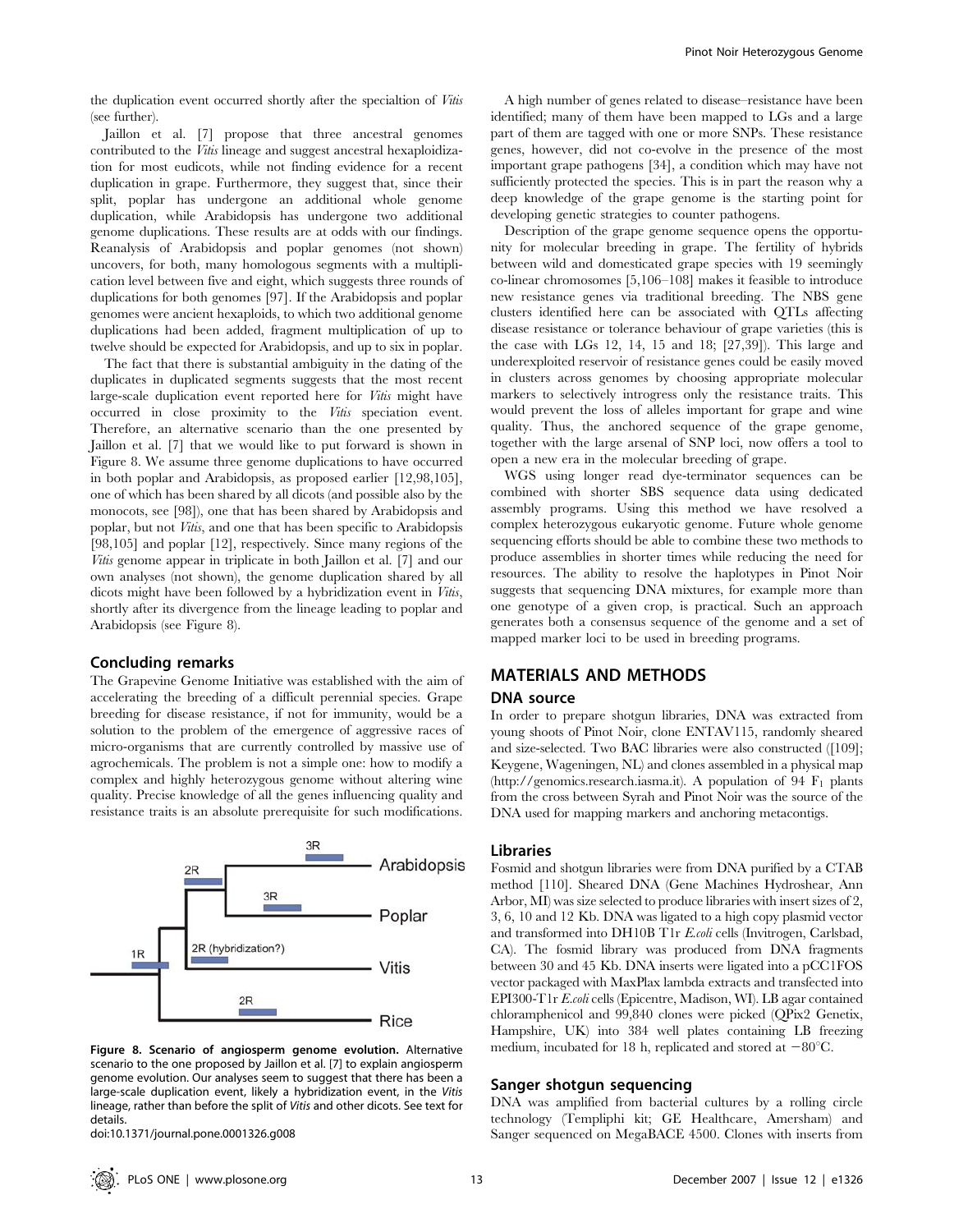6 to 20 Kb, BAC clones and clones from fosmid libraries were amplified by the Templiphi large kit. BAC clones were bidirectional dye terminator sequenced on ABI PRISM® 3730.

## Sequencing by synthesis (SBS)

Pinot Noir DNA isolated as described was subjected to nebulization to generate fragments of approximately 620 bp. These were amplified as in Margulies et al. [14] and sequenced on the Genome Sequencer 20 (Roche Applied Sciences, Indianapolis, IN). The standard protocols for 454 Sequencing using the Genome Sequencer 20 system call for the generation of a library of tagged single stranded DNA molecules (see Margulies et al [14] for details). This single stranded library is then tested for optimal sequencing parameter through generation of sequencing beads by emulsion PCR with dilutions of the single stranded library. This titration step determined that three microlites of a single stranded library were used to generate 23 million beads. The standard GS20 pyrosequencing profile uses a sequencial flow of each nucleotide in a repeating pattern of TACG. This pattern is repeated for 42 cycles as per the standard protocol and generates 100bp of sequence information on average. For the purposes of generating longer sequencing reads the sequence profile of 42 cycles of nucleotide flows was changed to 100 cycles which increased the average read length from 105 bp to 200 bp. The GS20 has standard software to recognize high quality reads and convert the signal (light) into a base call. The standard software GS20 package was used to generate the sequence files. In total, 12.5 million reads corresponding to 2,111 million Q20 bases were produced.

#### Primer walking

Clones bridging neighboring contigs were selected for gap closure. The clones were grown in 384-well plates and sequence-specific primers were designed and used in dye terminator sequencing reactions resolved on MegaBACE 4500.

#### Genome assembly

6.2 million reads for a total of 3.5 billion Q20 bases were produced by Sanger sequencing from 43 libraries (Table S1) and about 90.6% of reads were paired. Chloroplast sequences were detected and the chloroplast genome was assembled for assessing the sequence quality and insert size distribution of each library, characteristics that were used in assembly. Chloroplast forward and reverse reads validated the correctness of data tracking and the contamination level for each sequencing plate. The size of the chloroplast genome was 160,928 bp. Remarkably, the sequence was identical (without a single mismatch) to the one already published [100].

SBS data were essential to identify polymorphic sites and close small gaps. The amount of chloroplast and mitochondrial sequences in SBS data was 5.5 and 2.0%, respectively,  $\alpha$  3.1 and 1.8% in Sanger sequences. Four programs developed at Myriad Genetics Inc. were organized into a pipeline for WGS assembly: (1) Sanger and SBS sequences were compared by the Match program. It produced a table of pairwise sequence overlaps with indication of the sequence orientation, offset and match score. The overlaps were accepted if they involved more than 50 bp with no more than 2% of polymorphic positions. (2) Consensus sequences were built using the Assemble program, adapted to specified levels of heterozygosity (2% or less) and large gaps (up to 500 bp). The program reads the sequence and quality data in Fasta or GDE format, considers clone sizes and performs multiple alignments, building the consensus sequence and reporting polymorphisms of the sequence. (3) Sequences were aligned with the Align program in a two-step procedure including fast search of identical segments and optimal alignment of gaps up to 7 Kb. Larger or multiple gaps may still be a problem for the alignment and leave some overlapping contigs not merged. (4) Visual comparison of two sequences was performed by the Dotmap program. The result of the assembly is a Fasta file of assembled contig sequences with quality values assigned for each position and the list of positions of polymorphisms. (5) Metacontigs were constructed as ordered and oriented groups of contigs linked with paired reads matching to non-repetitive parts of the contigs. We used also marker information to avoid building chimeric metacontigs from different LGs (see Text S1 for more details).

#### Genetic maps and genome integration

Metacontigs were integrated in the 19 grape LGs based on the genetic map derived from the cross Syrah X Pinot Noir. To improve marker density, polymorphic sites identified during WGS were selected for developing 799 additional SNP-based markers (http:// genomics.research.iasma.it) using the SNPlexTM Genotyping System [111]. DNA was prepared according to the instructions and the samples were analyzed on the ABI PRISM® 3730xl (Applied Biosystems, Foster City, CA). Data were analyzed by Gene Mapper v. 4.0 (Applied Biosystems, Foster City, CA). The genetic maps were followed a double pseudo-testcross strategy [112]. Marker phase was determined by the Phasing algorithm (http://math.berkeley.edu/  $\nu$ dustin/tmap/; [113]), which provides LG assignment and ordering of loci. LG were assembled with a minimum LOD of 8.0 and a maximum distance of 35 cM. Homologous LGs of the two parents were merged in a consensus map.

#### Genes and gene families

Methods used were FgenesH [114], homology-based FgenesH+ [114], Twinscan [101], GlimmerHMM [115] and Tentative Consensus [94] transcripts derived from 320,000 ESTs deposited in databases. Trimmed sequences were clustered using Mega-BLAST [116] and aligned using Cap3 [117]. After quality testing 28,856 TCs were retained.

BLAST searches against Uniprot and plant protein databases, annotated with GO terms, of various domain libraries were the base for gene annotations GO terms were extracted from BLAST searches against KEGG databases, KOBAS of metabolic pathways and InterproScan [118] and clustered using their semantic similarity [119], accuracy weight and the path from the root node of the ontology to the most detailed annotation. More than 79% of the gene models were annotated.

Functional classification was based on Gene Ontology (www. geneontology.org) and manually controlled.

Homologs across species were established using a BLAST search against Rice, Poplar and Arabidopsis, considering sequence alignment coverage, best multi directional BLAST hits, sequence identity and protein domains. Sets of clusters reflected different levels of similarity among species as well as unique and putative species-specific genes. For the analysis of specific gene families, methodological variations were introduced as reported in text.

#### Genome duplication

Genes with similarities to TEs were removed and paralogs identified as in Li et al. [120]. Age distributions were build as described by Maere et al [105]. Duplicated segments were analyzed with i-ADHoRe [102], based on the following parameters: gap size of 40 genes, Q value of 0.9, probability cut off of 0.001, and a minimum of 3 homologs to define a duplicated segment.

Phylogenetic trees for duplicated genes (so-called anchors) in duplicated segments were based on pairs of grape paralogs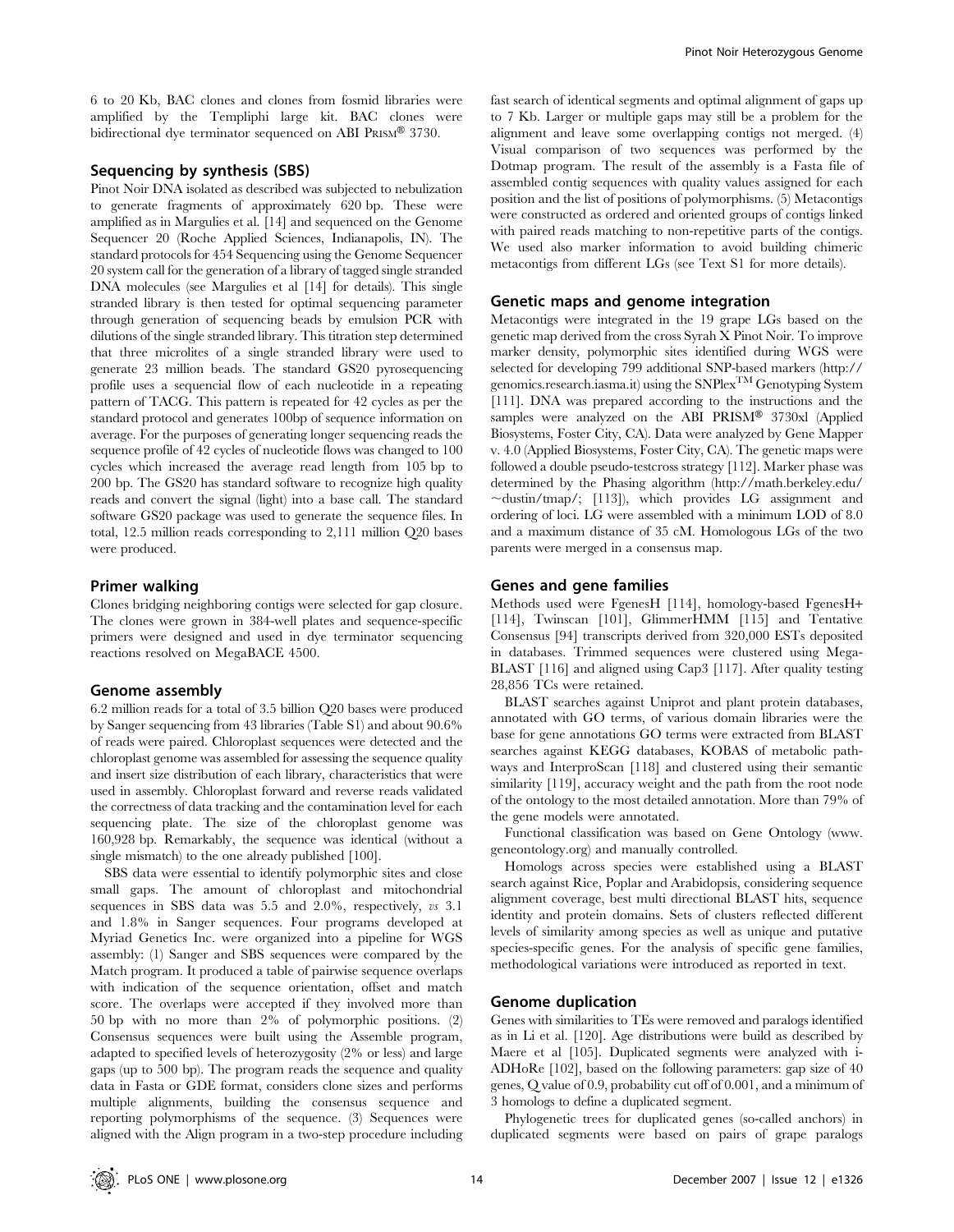representing the reciprocal best hits with aligned length of  $>150$ amino acids and considering comparisons with proteins from Physcomitrella patens, used as outgroup, and the best Arabidopsis homolog. Proteins were aligned with CLUSTALW and only unambiguously aligned regions were considered. Tree construction used seqbot, protdist, neighbour and consense from the PHYLIP package [121] with 1000 replicates. Only topologies with over 70% bootstrap support were considered. For each paralog, if the topology was (Grape1, Grape2) Arabidopsis, it was concluded that the paralog was duplicated after the split of grape and Arabidopsis.

# Repetitive elements

Based on 10.7X coverage, a DNA segment was defined unique when associated to 15 or less matches. The threshold was selected as the middle point between two Poisson distributions, with 10X and 20X the expected coverages corresponding to unique and duplicated segments, respectively. For dispersed repetitive sequences, an iterative procedure was developed. Each segment was searched against all sequences, starting with the repeat presenting the highest number of matches. At each iteration, the program identified repeats with decreasing similarity to the original seed repeat, and the complete set of copies of a particular repeat cluster was obtained. These DNA segments were masked and the remaining sequences were searched for the next repeat with the highest number of matches. Members of each of the identified repeat types were translated and compared using BLAST program. The similarity scores were used in a UPGMA-like clusterization. Short tandem repeat (microsatellite) motifs were identified by a specifically designed program considering their number above a threshold. This was selected based on the occurrence of the motif in the genome so that the number of segments with units exceeding the threshold would be less than 1.

# Non-coding RNAs

Methods used for miRNA detection and individuation are cited in the caption of Figure S5. Methods and reference papers for tRNA, snRNA and snoRNA are cited in the text. Ribosomal RNA were defined and computed according to assembly program of Myriad Genetics Inc. (Salt Lake City, Utah).

## Transcription factors

The reference information was from PlnTFDB, an integrate plant transcription factor database [63] including genes from A. thaliana (ArabTFDB), P. trichocarpa (PoplarTFDB) and O. sativa (Rice TFDB) (available at http://plntfdb.bio.uni-potsdam.de). For each TF family, conserved domains were used as queries for searching similar sequences in the grape genome. The protein domains of identified TF were classified using the Pfam database [122].

# SUPPORTING INFORMATION

Text S1. Supporting text; supporting references

Found at: doi:10.1371/journal.pone.0001326.s001 (0.04 MB DOC)

Figure S1. Histograms of contig size distribution. Histograms showing the distribution of the assembled contigs in size classes. The average contig size is 9.1 Kb. Half of the genome is covered by 7,878 contigs larger than 18.2 Kb.

Found at: doi:10.1371/journal.pone.0001326.s002 (0.08 MB TIF)

Figure S2. Anchored and oriented metacontigs along the 19 LGs. Representation of the 435.1 Mb of V. vinifera genomic sequence contained in 397 metacontigs aligned and oriented to the

genetic map of the 19 LGs. Distances (shown in brackets on the left for some markers) refer to Troggio et al.'s dense map [1] (http:// genomics.research.iasma.it). Most metacontigs were anchored to the map using markers with unique sequence locations: SSRs, BAC-end sequences or SNP-based markers derived from either ESTs or assembled sequences of the two haplotypes of the Pinot Noir genome. Metacontigs with no marker information were associated to other metacontigs anchored to the map. There are reliable links between them but they are not merged for several reasons, i.e., too large an overlap between them due to some contigs at the end of one metacontig not being in the proper place; gaps too large due to missing contigs; poor quality or insufficient number of links. Approximate size in Kb of each metacontig is indicated on the right. Gaps separating metacontigs are of undefined size.

Found at: doi:10.1371/journal.pone.0001326.s003 (2.27 MB TIF)

Figure S3. Grape gene class assignment based on putative function. Functional classification of putative grape genes (total and grape-specific) based on Gene Ontology (www.geneontology. org).

Found at: doi:10.1371/journal.pone.0001326.s004 (4.92 MB TIF)

Figure S4. Repetitive element classification and clustering. Phenograms showing the relative similarities of 95 types of repetitive elements out of the 136 identified in the assembled V. vinifera genome. The remaining 41 repeat types (without ORFs or with ORFs shorter than 200 bp) are not included. Repeat types were classified according to Feschotte et al. [2]. Clustering was performed by an all vs all comparison using the BLAST program and was visualized by DrawTree (Myriad Genetics, Salt Lake City, Utah).

Found at: doi:10.1371/journal.pone.0001326.s005 (0.65 MB TIF)

Figure S5. Major RNA silencing proteins present in V. vinifera. Major proteins participating in the RNA silencing pathways in V. vinifera have been identified by homology to Arabidopsis proteins using tBLASTN against the V. vinifera genome. Coding sequences of predicted genes were verified in the TC trancripts database. Protein alignments and trees were performed using MEGA version 4 [3]. Aligned protein sequences are: A) Dicer-like proteins (DCLs). Aligned protein sequences are Vitis vinifera putative Dicer-like proteins and A. thaliana DCL1 (At1g01040/Q9SP32), DCL2 (At3g03300/NP\_566199), DCL3 (At3g43920/NP\_189978) and DCL4 (At5g20320/AAZ80387). B) AGO proteins. Aligned protein sequences are V. vinifera putative Argonaute proteins and A. thaliana AGO1 (At1g48410/NP\_849784), AGO2 (At1g31280/ NP\_174413), AGO3 (At1g31290/NP\_174414), AGO4 (At2g27040/ NP\_565633), AGO5 (At2g27880/Q9SJK3), AGO6 (At2g32940/ NP\_180853), AGO7 (At1g69440/AAQ92355), AGO8 (At5g21030/ NP\_197602), AGO9 (At5g21150/CAD66636), and AGO10 (At5g43810/Q9XGW1). C) RNA-dependent-RNA-polymerases (RDRs). Aligned proteins are V. vinifera putative RDRs and A. thaliana RDR1 (AT1g14790/NP\_172932), RDR2 (AT4g11130/ NP\_192851), RDR3 (AT2g19910/NP\_179581), RDR4 (AT2g19920/NP\_179582), RDR5 (AT2g19930/ NP\_179583), and RDR6 (AT3g49500/NP\_190519).

Found at: doi:10.1371/journal.pone.0001326.s006 (0.11 MB TIF)

Figure S6. Duplicated state of the grape genome. Age distributions of Vitis paralogs (pink line) and Vitis-Arabidopsis orthologs (blue bins).

Found at: doi:10.1371/journal.pone.0001326.s007 (0.40 MB TIF)

Table S1. Details of libraries used in sequencing and estimation of the V. vinifera genome coverage.

Found at: doi:10.1371/journal.pone.0001326.s008 (0.03 MB DOC)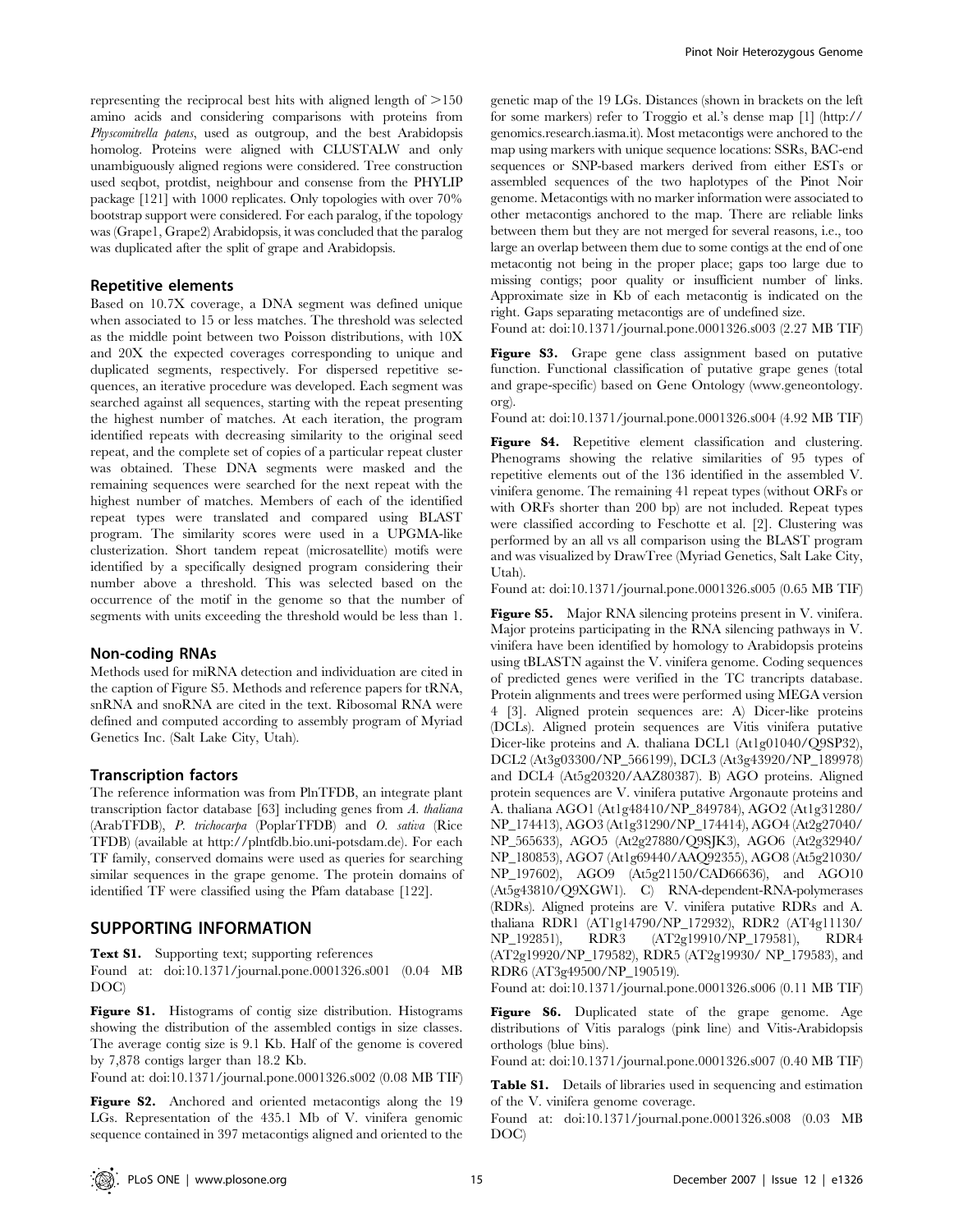Table S2. Summary of the whole genome shotgun assembly of V. vinifera.

Found at: doi:10.1371/journal.pone.0001326.s009 (0.04 MB DOC)

Table S3. Resistance-related genes of V. vinifera.

Found at: doi:10.1371/journal.pone.0001326.s010 (0.10 MB DOC)

Table S4. Gene family members involved in the core phenylpropanoid pathway, flavonoid and stilbene branches in V. vinifera. Found at: doi:10.1371/journal.pone.0001326.s011 (0.10 MB DOC)

Table S5. Putative genes encoding enzymes participating in the terpenoid pathway of V. vinifera.

Found at: doi:10.1371/journal.pone.0001326.s012 (0.15 MB DOC)

Table S6. Transcription factors of V. vinifera.

Found at: doi:10.1371/journal.pone.0001326.s013 (2.20 MB DOC)

Table S7. Repetitive elements in the assembled V. vinifera genome.

Found at: doi:10.1371/journal.pone.0001326.s014 (0.04 MB DOC)

Table S8. Microsatellites identified in the assembled V. vinifera genome.

Found at: doi:10.1371/journal.pone.0001326.s015 (0.03 MB DOC)

Table S9. Current state of IASMA database dedicated to V. vinifera mature miRNAs and miRNAs\*, including the predicted fold-back structures of the pre-miRNAs.

Found at: doi:10.1371/journal.pone.0001326.s016 (0.09 MB DOC)

# **REFERENCES**

- 1. McGovern PE (2003) Ancient Wine: The Search for the Origins of Viniculture Princeton University Press, Princeton.
- 2. Panagiotakos DB, Pitsavos C, Polychronopoulos E, Chrysohoou C, Zampelas A, et al. (2004) Can a Mediterranean diet moderate the development and clinical progression of coronary heart disease? A systematic review. Med Sci Monit 10: RA193–198.
- 3. Burns J, Gardner PT, O'Neil J, Crawford S, Morecroft I, et al. (2000) Relationship among Antioxidant Activity, Vasodilation Capacity, and Phenolic Content of Red Wines. J Agric Food Chem 48: 220–230.
- 4. Levadoux L (1956) Les populations sauvages et cultivées de Vitis vinifera L. Ann Amélior Plantes 6: 59-117.
- 5. Olmo HP (1979) Grapes. In: Simmonds NW, ed. Evolution of crop plants. London.
- 6. Lewis WH (1979) Polyploidy in Angiosperm: dicotyledons. In: Polyploidy: Biological Relevance Plenum Press. pp 241–269.
- 7. Jaillon O, Aury JM, Noel B, Policriti A, Clepet C, et al. (2007) The grapevine genome sequence suggests ancestral hexaploidization in major angiosperm phyla. Nature 449: 463–467.
- 8. Wang Q, Li P, Hanania U, Sahar N, Mawassi M, et al. (2005) Improvement of Agrobacterium-mediated transformation efficiency and transgenic plant regeneration of Vitis vinifera L. by optimizing selection regimes and utilizing cryopreserved cell suspensions. Plant Science 168: 565–571.
- 9. Kikkert JR, Striem MJ, Vidal JR, Wallace PG, Barnard J, et al. (2005) Longterm study of somatic embryogenesis from anthers and ovaries of 12 grapevine (vitis sp.) Genotypes. In Vitro Cellular and Developmental Biology-Plant 41:  $232 - 239.$
- 10. Lodhi MA, Reisch BI (1995) Nuclear DNA content of Vitis species, cultivars, and other genera of the Vitaceae. Theor Appl Genet 90: 11–16.
- 11. Goff SA, Ricke D, Lan TH, Presting G, Wang R, et al. (2002) A draft sequence of the rice genome (Oryza sativa L. ssp. japonica). Science 296: 92–100.
- 12. Tuskan GA, DiFazio S, Jansson S, Bohlmann J, Grigoriev I, et al. (2006) The Genome of Black Cottonwood, Populus trichocarpa (Torr. & Gray). Science 313: 1596–1604.
- 13. Sanger F, Nicklen S, Coulson AR (1977) DNA sequencing with chainterminating inhibitors. Proc Natl Acad Sci U S A 74: 5463–5467.

Table S10. Number of identified tRNAs containing specified anticodons compared with the corresponding numbers of Arabidopsis.

Found at: doi:10.1371/journal.pone.0001326.s017 (0.07 MB DOC)

Table S11. Number of genes identified in the V. vinifera genome for each of the nine families of snRNAs compared to Arabidopsis.

Found at: doi:10.1371/journal.pone.0001326.s018 (0.04 MB DOC)

Table S12. Number of genes included in the different snoRNA families identified in the V. vinifera genome by searching against Arabidopsis snoRNAs [10].

Found at: doi:10.1371/journal.pone.0001326.s019 (0.10 MB DOC)

## ACKNOWLEDGMENTS

Special thanks to: David Neale for critical reading of the manuscript, Jessica Zambanini, Monica Dallaserra, Alessandra Zatelli and Michelangelo Policarpo for the technical support.

## Author Contributions

Conceived and designed the experiments: RV AZ MT DP ST JLS MHS SKB AG FS RV.Performed the experiments: MT DAC MP LMF SV JR GM DI GC BW DM TM MF JTM GE RO NG MS YC CD AM KS OT TH AL CP BT KV RB.Analyzed the data: RV AZ MT DAC AC DP MP SV GM GC DM MF MP PG MM CS JB FC ASA CP BT AS VS JF LS SMG ST CM VS SKB PF AG YVP FS.Contributed reagents/materials/ analysis tools: RV AZ AC MS LD AM KS QT TH AL JF LS KV ST RB PF YVP FS RV.Wrote the paper: RV AZ MT DAC AC DP MP SV GM MP PG JB FC ASA BT AS SMG ST CM JLS RB MHS VS SKB PF AG YVP FS RV.

- 14. Margulies M, Egholm M, Altman WE, Attiya S, Bader JS, et al. (2005) Genome sequencing in microfabricated high-density picolitre reactors. Nature 437: 376–380.
- 15. Troggio M, Malacarne G, Coppola G, Segala C, Cartwright DA, et al. (2007) A Dense Single-Nucleotide Polymorphism-Based Genetic Linkage Map of Grapevine (Vitis vinifera L.) Anchoring Pinot Noir Bacterial Artificial Chromosome Contigs. Genetics 176: 2637–2650.
- 16. Jones JD, Dangl JL (2006) The plant immune system. Nature 444: 323–329.
- 17. Lipka V, Dittgen J, Bednarek P, Bhat R, Wiermer M, et al. (2005) Pre- and postinvasion defenses both contribute to nonhost resistance in Arabidopsis. Science 310: 1180–1183.
- 18. Stein M, Dittgen J, Sanchez-Rodriguez C, Hou BH, Molina A, et al. (2006) Arabidopsis PEN3/PDR8, an ATP binding cassette transporter, contributes to nonhost resistance to inappropriate pathogens that enter by direct penetration. Plant Cell 18: 731–746.
- 19. Dangl JL, Jones JD (2001) Plant pathogens and integrated defence responses to infection. Nature 411: 826–833.
- 20. Takken FL, Albrecht M, Tameling WI (2006) Resistance proteins: molecular switches of plant defence. Curr Opin Plant Biol 9: 383–390.
- 21. Meyers BC, Kaushik S, Nandety RS (2005) Evolving disease resistance genes. Curr Opin Plant Biol 8: 129–134.
- 22. Bai J, Pennill LA, Ning J, Lee SW, Ramalingam J, et al. (2002) Diversity in nucleotide binding site-leucine-rich repeat genes in cereals. Genome Res 12: 1871–1884.
- 23. Grant M, Lamb C (2006) Systemic immunity. Curr Opin Plant Biol 9: 414–420.
- 24. van Loon LC, Rep M, Pieterse CM (2006) Significance of inducible defenserelated proteins in infected plants. Annu Rev Phytopathol 44: 135–162.
- 25. Chen Z, Hartmann HA, Wu MJ, Friedman EJ, Chen JG, et al. (2006) Expression analysis of the AtMLO gene family encoding plant-specific seventransmembrane domain proteins. Plant Mol Biol 60: 583–597.
- 26. Richter H, Pezet R, Viret O, Gindro K (2006) Characterization of 3 new partial stilbene synthase genes out of over 20 expressed in Vitis vinifera during the interaction with Plasmopara viticola . Physiol Mol Plant Pathol 67: 248–260.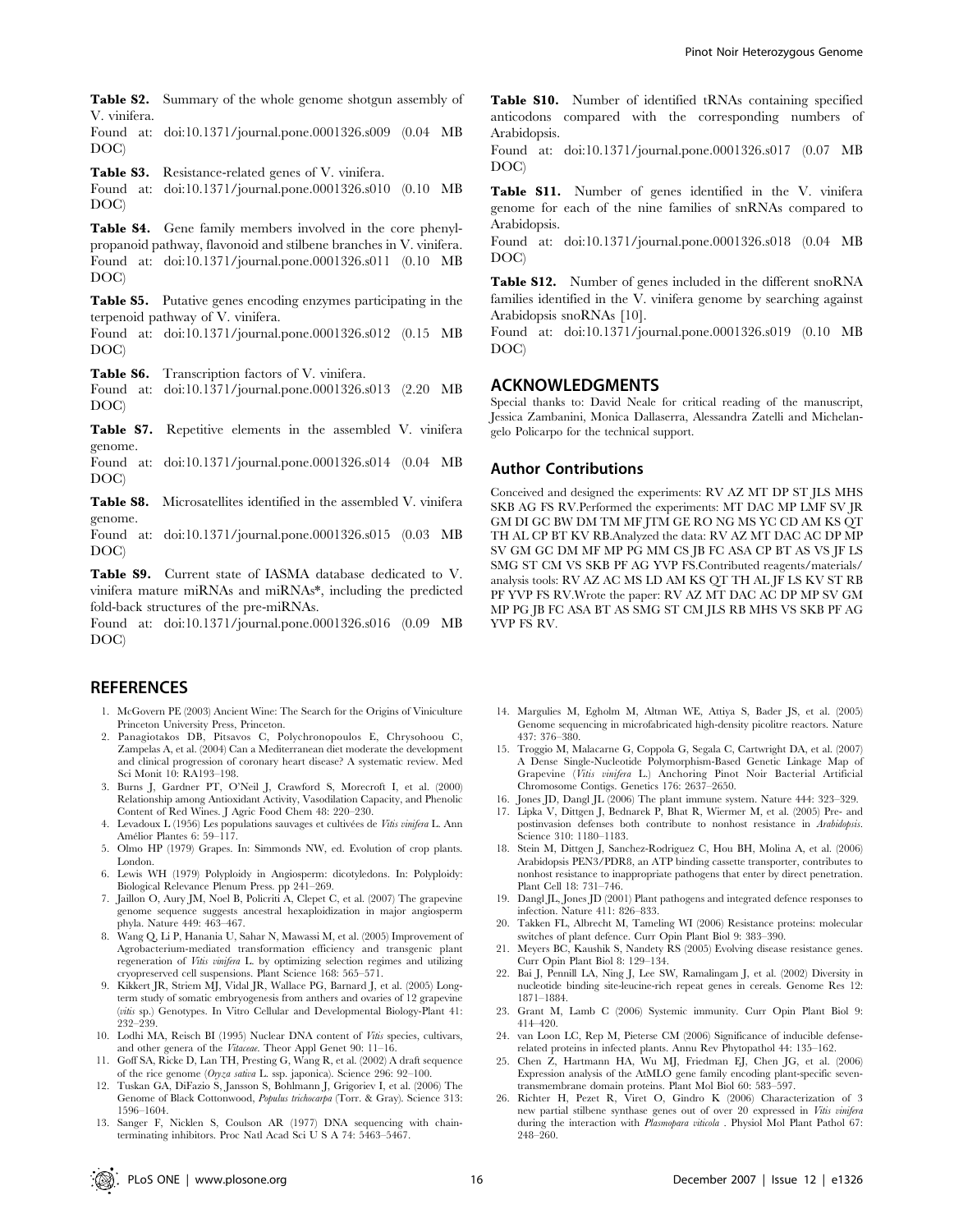- 27. Akkurt M, Welter L, Maul E, Topfer R, Zyprian E (2007) Development of SCAR markers linked to powdery mildew (Uncinula necator) resistance in grapevine (Vitis vinifera L. and Vitis sp.). Mol Breed 19: 103-111
- 28. Meyers BC, Shen KA, Rohani P, Gaut BS, Michelmore RW (1998) Receptorlike genes in the major resistance locus of lettuce are subject to divergent selection. Plant Cell 10: 1833–1846.
- 29. Mauricio R, Stahl EA, Korves T, Tian D, Kreitman M, et al. (2003) Natural selection for polymorphism in the disease resistance gene Rps2 of Arabidopsis thaliana. Genetics 163: 735–746.
- 30. Stahl EA, Dwyer G, Mauricio R, Kreitman M, Bergelson J (1999) Dynamics of disease resistance polymorphism at the Rpm1 locus of Arabidopsis. Nature 400: 667–671.
- 31. Bakker EG, Toomajian C, Kreitman M, Bergelson J (2006) A genome-wide survey of R gene polymorphisms in Arabidopsis. Plant Cell 18: 1803-1818.
- 32. Shen J, Araki H, Chen L, Chen JQ, Tian D (2006) Unique evolutionary mechanism in R-genes under the presence/absence polymorphism in Arabidopsis thaliana. Genetics 172: 1243–1250.
- 33. Clark RM, Schweikert G, Toomajian C, Ossowski S, Zeller G, et al. (2007) Common sequence polymorphisms shaping genetic diversity in Arabidopsis thaliana. Science 317: 338–342.
- 34. Di Gaspero G, Cipriani G, Adam-Blondon A-F, Testolin R (2007) Linkage maps of grapevine displaying the chromosomal locations of 420 microsatellite markers and 82 markers for R -gene candidates. Theor Appl Genet 114: 1249–1263.
- 35. Belhadj A, Saigne C, Telef N, Cluzet S, Bouscaut J, et al. (2006) Methyl Jasmonate Induces Defense Responses in Grapevine and Triggers Protection against Erysiphe necator. J Agric Food Chem 54: 9119–9125.
- 36. Leister D (2004) Tandem and segmental gene duplication and recombination in the evolution of plant disease resistance genes. Trends Genet 20: 116–122.
- 37. Richly E, Kurth J, Leister D (2002) Mode of amplification and reorganization of resistance genes during recent Arabidopsis thaliana evolution. Mol Biol Evol 19: 76–84.
- 38. Fischer BM, Salakhutdinov I, Akkurt M, Eibach R, Edwards KJ, et al. (2004) Quantitative trait locus analysis of fungal disease resistance factors on a molecular map of grapevine. Theor Appl Genet 108: 501–515.
- 39. Dalbó MA, Ye GN, Weeden NF, Wilcox WF, Reisch BI (2001) Marker-assisted selection for powdery mildew resistance in grapes. J Am Soc Hortic 126: 83–89.
- 40. Waterhouse AL (2002) Wine phenolics. Ann N Y Acad Sci 957: 21–36.
- 41. Winkel-Shirley B (2001) Flavonoid biosynthesis. A colorful model for genetics, biochemistry, cell biology, and biotechnology. Plant Physiol 126: 485–493.
- 42. Scalbert A, Manach C, Morand C, Remesy C, Jimenez L (2005) Dietary Polyphenols and the Prevention of Diseases. CRC Crit Rev Food Sci Nutr 45: 287–306.
- 43. Mattivi F, Zulian C, Nicolini G, Valenti L (2002) Wine, biodiversity, technology, and antioxidants. Ann N Y Acad Sci 957: 37–56.
- 44. Sparvoli F, Martin C, Scienza A, Gavazzi G, Tonelli C (1994) Cloning and molecular analysis of structural genes involved in flavonoid and stilbene biosynthesis in grape (Vitis vinifera L.). Plant Mol Biol 24: 743–755.
- 45. Bogs J, Downey MO, Harvey JS, Ashton AR, Tanner GJ, et al. (2005) Proanthocyanidin synthesis and expression of genes encoding leucoanthocyanidin reductase and anthocyanidin reductase in developing grape berries and grapevine leaves. Plant Physiol 139: 652–663.
- 46. Bogs J, Ebadi A, McDavid D, Robinson SP (2006) Identification of the flavonoid hydroxylases from grapevine and their regulation during fruit development. Plant Physiol 140: 279–291.
- 47. Fujita A, Goto-Yamamoto N, Aramaki I, Hashizume K (2006) Organ-specific transcription of putative flavonol synthase genes of grapevine and effects of plant hormones and shading on flavonol biosynthesis in grape berry skins. Biosci Biotechnol Biochem 70: 632–638.
- 48. Tsai CJ, Harding SA, Tschaplinski TJ, Lindroth RL, Yuan Y (2006) Genomewide analysis of the structural genes regulating defense phenylpropanoid metabolism in Populus. New Phytol 172: 47–62.
- 49. Schroder G, Brown JW, Schroder J (1988) Molecular analysis of resveratrol synthase. cDNA, genomic clones and relationship with chalcone synthase. Eur J Biochem 172: 161–169.
- 50. Jeandet P, Douillet-Breuil A-C, Bessis R, Debord S, Sbaghi M, et al. (2002) Phytoalexins from the Vitaceae: Biosynthesis, Phytoalexin Gene Expression in Transgenic Plants, Antifungal Activity, and Metabolism. J Agric Food Chem 50: 2731–2741.
- 51. Baur JA, Pearson KJ, Price NL, Jamieson HA, Lerin C, et al. (2006) Resveratrol improves health and survival of mice on a high-calorie diet. Nature 444: 337–342.
- 52. Hall D, De Luca V (2007) Mesocarp localization of a bi-functional resveratrol/ hydroxycinnamic acid glucosyltransferase of Concord grape (Vitis labrusca). Plant J 49: 579-591.
- 53. Tholl D (2006) Terpene synthases and the regulation, diversity and biological roles of terpene metabolism. Curr Opin Plant Biol 9: 297–304.
- 54. Lichtenthaler HK, Rohmer M, Schwender J (1997) Two independent biochemical pathways for isopentenyl diphosphate and isoprenoid biosynthesis in higher plants. Physiol Plant 101: 643–652.
- 55. Luan F, Wust M (2002) Differential incorporation of 1-deoxy-D-xylulose into (3S)-linalool and geraniol in grape berry exocarp and mesocarp. Phytochemistry 60: 451–459.
- 56. Bohlmann J, Meyer-Gauen G, Croteau R (1998) Plant terpenoid synthases: molecular biology and phylogenetic analysis. Proc Natl Acad Sci U S A 95: 4126–4133.
- 57. McCaskill D, Croteau R (1998) Some caveats for bioengineering terpenoid metabolism in plants. Trends Biotechnol 16: 349–355.
- 58. Martin DM, Bohlmann J (2004) Identification of Vitis vinifera (-)-alpha-terpineol synthase by in silico screening of full-length cDNA ESTs and functional characterization of recombinant terpene synthase. Phytochemistry 65: 1223–1229.
- 59. Harborne JB (1991) Recent advances in the ecological chemistry of plant terpenoids. In: Ecological Chemistry and Biochemistry of Plant Terpenoids. Oxford, UK. pp 399–426.
- 60. Riechmann JL, Heard J, Martin G, Reuber L, Jiang C, et al. (2000) Arabidopsis transcription factors: genome-wide comparative analysis among eukaryotes. Science 290: 2105–2110.
- 61. Yu J, Wang J, Lin W, Li S, Li H, et al. (2005) The Genomes of Oryza sativa: a history of duplications. PLoS Biol 3: e38.
- 62. Zhu QH, Guo AY, Gao G, Zhong YF, Xu M, et al. (2007) DPTF: a database of poplar transcription factors. Bioinformatics 23: 1307–1308.
- 63. Riano-Pachon DM, Ruzicic S, Dreyer I, Mueller-Roeber B (2007) PlnTFDB: an integrative plant transcription factor database. BMC Bioinformatics 8: 42.
- 64. Shiu SH, Shih MC, Li WH (2005) Transcription factor families have much higher expansion rates in plants than in animals. Plant Physiol 139: 18–26.
- 65. Deluc L, Barrieu F, Marchive C, Lauvergeat V, Decendit A, et al. (2006) Characterization of a grapevine R2R3-MYB transcription factor that regulates the phenylpropanoid pathway. Plant Physiol 140: 499–511.
- 66. Geekiyanage S, Takase T, Ogura Y, Kiyosue T (2007) Anthocyanin production by over-expression of grape transcription factor gene VlmybA2 in transgenic tobacco and Arabidopsis. Plant Biotechnology Reports 1: 11-18.
- 67. Bogs J, Jaffe FW, Takos AM, Walker AR, Robinson SP (2007) The grapevine transcription factor VvMYBPA1 regulates proanthocyanidin synthesis during fruit development. Plant Physiol 143: 1347–1361.
- 68. Aharoni A, De Vos CH, Wein M, Sun Z, Greco R, et al. (2001) The strawberry FaMYB1 transcription factor suppresses anthocyanin and flavonol accumulation in transgenic tobacco. Plant I 28: 319-332.
- 69. Buttner M, Singh KB (1997) Arabidopsis thaliana ethylene-responsive element binding protein (AtEBP), an ethylene-inducible, GCC box DNA-binding protein interacts with an ocs element binding protein. Proc Natl Acad Sci U S A 94: 5961–5966.
- 70. Rodriguez-Uribe L, O'Connell MA (2006) A root-specific bZIP transcription factor is responsive to water deficit stress in tepary bean (Phaseolus acutifolius) and common bean (P. vulgaris). J Exp Bot 57: 1391–1398.
- 71. Alvarez-Buylla ER, Pelaz S, Liljegren SJ, Gold SE, Burgeff C, et al. (2000) An ancestral MADS-box gene duplication occurred before the divergence of plants and animals. Proc Natl Acad Sci U S A 97: 5328–5333.
- 72. Ng M, Yanofsky MF (2001) Function and evolution of the plant MADS-box gene family. Nat Rev Genet 2: 186–195.
- 73. Vrebalov J, Ruezinsky D, Padmanabhan V, White R, Medrano D, et al. (2002) A MADS-box gene necessary for fruit ripening at the tomato ripening-inhibitor (rin) locus. Science 296: 343–346.
- 74. Giovannoni JJ (2007) Fruit ripening mutants yield insights into ripening control. Curr Opin Plant Biol 10: 283–289.
- 75. Feschotte C, Jiang N, Wessler SR (2002) Plant transposable elements: where genetics meets genomics. Nat Rev Genet 3: 329–341.
- 76. Jones-Rhoades MW, Bartel DP, Bartel B (2006) MicroRNAS and their regulatory roles in plants. Annu Rev Plant Biol 57: 19–53.
- 77. Sunkar R, Chinnusamy V, Zhu J, Zhu JK (2007) Small RNAs as big players in plant abiotic stress responses and nutrient deprivation. Trends Plant Sci 12: 301–309.
- 78. Griffiths-Jones S (2004) The microRNA Registry. Nucleic Acids Res 32: D109–111.
- 79. Rajagopalan R, Vaucheret H, Trejo J, Bartel DP (2006) A diverse and evolutionarily fluid set of microRNAs in Arabidopsis thaliana. Genes Dev 20: 3407–3425.
- 80. Fahlgren N, Howell MD, Kasschau KD, Chapman EJ, Sullivan CM, et al. (2007) High-throughput sequencing of Arabidopsis microRNAs: evidence for frequent birth and death of MIRNA genes. PLoS ONE 2: e219.
- 81. Axtell MJ, Jan C, Rajagopalan R, Bartel DP (2006) A two-hit trigger for siRNA biogenesis in plants. Cell 127: 565–577.
- Lowe T, Eddy S (1997) tRNAscan-SE: a program for improved detection of transfer RNA genes in genomic sequence. Nucleic Acids Res 25: 955–964.
- 83. Wang BB, Brendel V (2004) The ASRG database: identification and survey of Arabidopsis thaliana genes involved in pre-mRNA splicing. Genome Biol 5: R102.
- 84. Brown JW, Clark GP, Leader DJ, Simpson CG, Lowe T (2001) Multiple snoRNA gene clusters from Arabidopsis. RNA 7: 1817-1832.
- 85. Brunner S, Fengler K, Morgante M, Tingey S, Rafalski A (2005) Evolution of DNA sequence nonhomologies among maize inbreds. Plant Cell 17: 343–360.
- 86. Rafalski A (2002) Applications of single nucleotide polymorphisms in crop genetics. Curr Opin Plant Biol 5: 94–100.
- 87. This P, Lacombe T, Thomas MR (2006) Historical origins and genetic diversity of wine grapes. Trends Genet 22: 511–519.
- 88. Morgante M, Brunner S, Pea G, Fengler K, Zuccolo A, et al. (2005) Gene duplication and exon shuffling by helitron-like transposons generate intraspecies diversity in maize. Nat Genet 37: 997–1002.